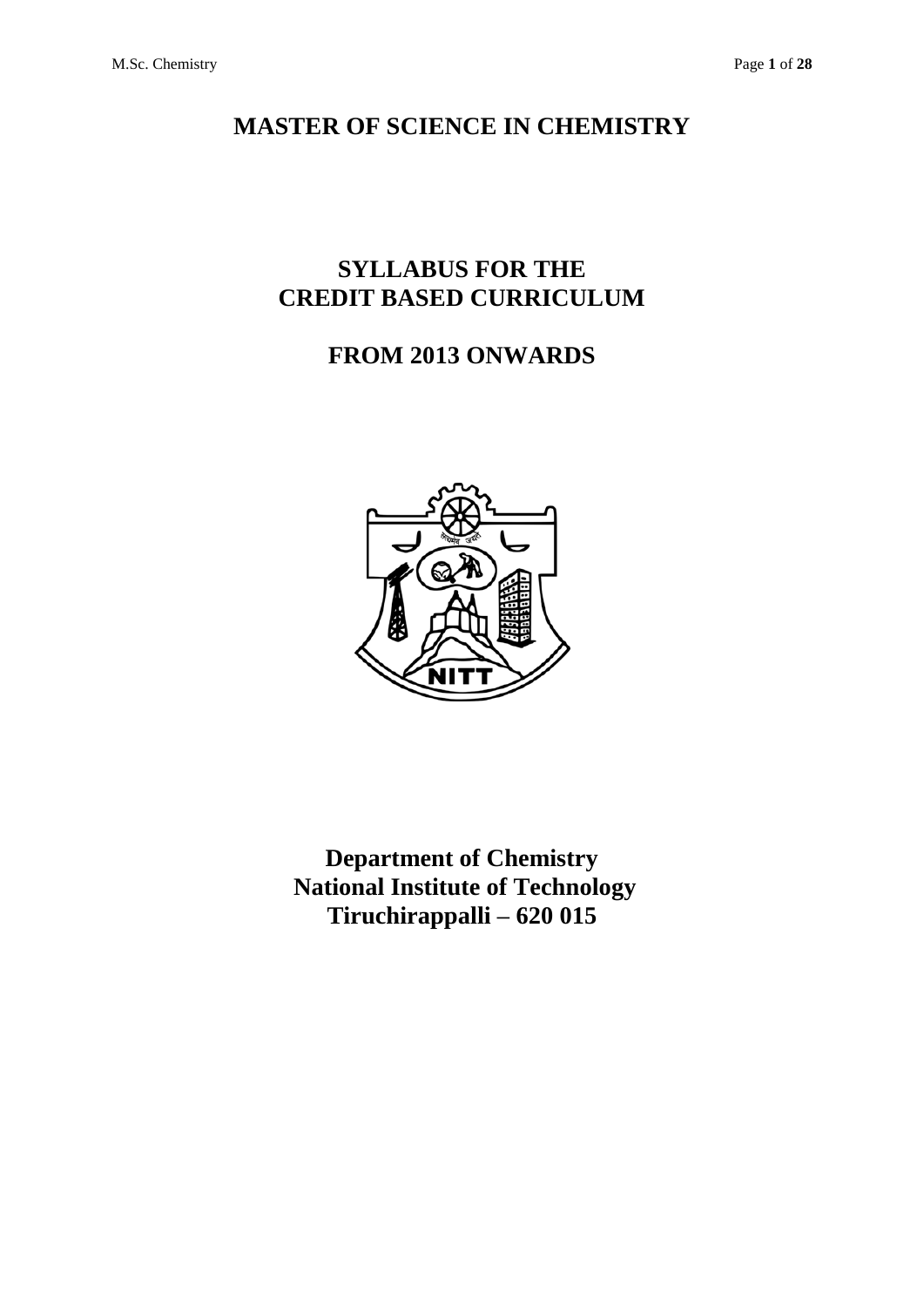| Code                | <b>Course of Study</b>                                           | L                        | T                        | $\mathbf{P}$             | $\mathbf C$             |  |  |  |
|---------------------|------------------------------------------------------------------|--------------------------|--------------------------|--------------------------|-------------------------|--|--|--|
| <b>SEMESTER 1</b>   |                                                                  |                          |                          |                          |                         |  |  |  |
| CH 601              | Organic Chemistry - Reaction Mechanisms and Their Types          | 3                        | $\overline{\phantom{a}}$ | $\overline{\phantom{0}}$ | 3                       |  |  |  |
| CH 603              | Coordination Chemistry: Bonding, Reactions and Spectra           | $\overline{3}$           | $\overline{a}$           |                          | $\overline{3}$          |  |  |  |
| CH 605              | Quantum Chemistry and Group Theory                               | $\overline{3}$           | $\overline{a}$           |                          | 3                       |  |  |  |
| CH 607              | <b>Instrumental Methods of Chemical Analysis</b>                 | 3                        | $\overline{a}$           | $\overline{a}$           | $\overline{3}$          |  |  |  |
| CH 609              | Organic Preparations and Separations Lab                         | $\overline{\phantom{0}}$ | $\overline{a}$           | 6                        | $\overline{2}$          |  |  |  |
| CH 611              | Inorganic Preparations and Qualitative Analysis Lab              | $\overline{a}$           | $\overline{a}$           | 6                        | $\overline{2}$          |  |  |  |
|                     | <b>ELECTIVE I</b>                                                | 3                        | ÷,                       |                          | $\overline{\mathbf{3}}$ |  |  |  |
|                     |                                                                  |                          |                          |                          | 19                      |  |  |  |
| <b>SEMESTER II</b>  |                                                                  |                          |                          |                          |                         |  |  |  |
| CH 602              | Photochemistry, Pericyclic and Rearrangement Reactions           | 3                        | $\overline{a}$           |                          | 3                       |  |  |  |
| CH 604              | Organometallic and Bioinorganic Chemistry                        | $\overline{3}$           | $\overline{a}$           | $\overline{a}$           | $\overline{3}$          |  |  |  |
| CH 606              | Thermodynamics, Electrochemistry and Kinetics                    | 3                        | $\overline{a}$           |                          | $\overline{3}$          |  |  |  |
| CH 608              | Molecular Spectroscopy                                           | 3                        | $\overline{a}$           |                          | 3                       |  |  |  |
| CH 610              | Physical Chemistry Lab                                           | $\overline{\phantom{0}}$ | $\overline{a}$           | 6                        | $\overline{2}$          |  |  |  |
| CH 612              | <b>Analytical Chemistry Lab</b>                                  |                          |                          | 6                        | $\overline{2}$          |  |  |  |
|                     | <b>ELECTIVE II</b>                                               | 3                        |                          |                          | $\overline{\mathbf{3}}$ |  |  |  |
|                     |                                                                  |                          | Ē,                       |                          | 19                      |  |  |  |
| <b>SEMESTER III</b> |                                                                  |                          |                          |                          |                         |  |  |  |
| CH 613              | <b>Synthetic Organic Chemistry</b>                               | 3                        | $\overline{a}$           | $\overline{a}$           | 3                       |  |  |  |
| CH 615              | Solid State, Nuclear and Main Group Chemistry                    | 3                        | $\overline{a}$           |                          | $\overline{3}$          |  |  |  |
| CH 617              | Statistical Thermodynamics, Photochemistry and Surface Chemistry | 3                        | $\overline{a}$           |                          | 3                       |  |  |  |
| CH 619              | Fundamentals and Applications of Spectroscopy                    | 3                        | $\overline{a}$           | $\overline{a}$           | $\overline{3}$          |  |  |  |
| CH 621              | Organic and Inorganic Quantitative Analysis Lab                  | $\overline{\phantom{a}}$ | $\overline{a}$           | 6                        | $\overline{2}$          |  |  |  |
| CH 623              | Computational and Spectroscopy Lab                               | $\overline{\phantom{a}}$ | $\overline{a}$           | 6                        | $\overline{2}$          |  |  |  |
|                     | <b>ELECTIVE III</b>                                              | 3                        | L                        |                          | $\overline{3}$          |  |  |  |
|                     |                                                                  |                          |                          |                          | 19                      |  |  |  |
|                     | <b>SEMESTER IV</b>                                               |                          |                          |                          |                         |  |  |  |
| CH 614              | M.Sc. Project                                                    | $\overline{\phantom{a}}$ | $\overline{\phantom{0}}$ | 20                       | 10                      |  |  |  |
|                     | <b>Total Credits</b>                                             |                          |                          |                          | 67                      |  |  |  |

# **M.Sc. Chemistry**

### **ODD SEMESTER ELECTIVES**

| Code   | <b>Course of Study</b>              |           | P |  |
|--------|-------------------------------------|-----------|---|--|
| CH 625 | Catalysis                           |           |   |  |
| CH 627 | <b>Environmental Chemistry</b>      |           |   |  |
| CH 629 | Inorganic Rings, Cages and Clusters |           |   |  |
| CH 631 | <b>Medicinal Chemistry</b>          | $\bigcap$ |   |  |
| CH 633 | Nano Science and Technology         |           |   |  |
| CH 635 | <b>Nuclear Chemistry</b>            |           |   |  |

### **EVEN SEMESTER ELECTIVES**

| Code           | <b>Course of Study</b>                    | m | DI |  |
|----------------|-------------------------------------------|---|----|--|
| CH 616         | <b>Computational Methods in Chemistry</b> |   |    |  |
| $\vert$ CH 618 | <b>Natural Products Chemistry</b>         |   |    |  |
| CH 620         | <b>Polymer Chemistry</b>                  |   |    |  |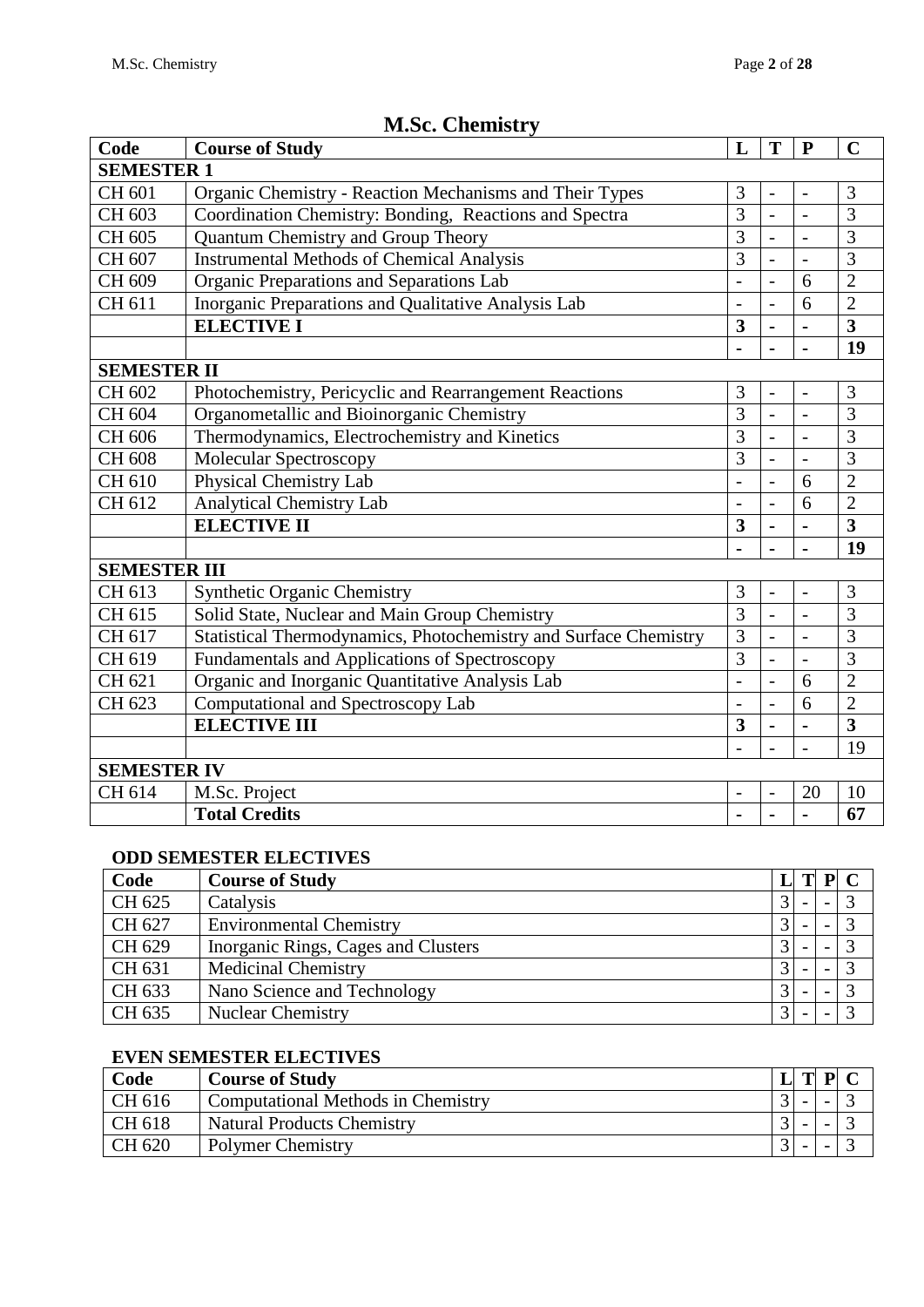### **CH 601 - Organic Chemistry - Reaction Mechanisms and Their Types**

**Reaction mechanism**: Definition of reaction mechanism, transition state theory, kinetics, qualitative picture. Substituent effects, linear free energy relationships, Hammett equation and related modifications. Basic mechanistic concepts like kinetic *vs* thermodynamic control, Hammond postulate, Curtin-Hammett principle, isotope effects, general and specific acidbase catalysis, and nucleophilic catalysis.

**Nucleophilic substitution:** Reactivity, structural and solvent effects, substitution in  $S_N1$ ,  $S_N$ 2,  $S_N$ i. Neighbouring group participation -Norbornyl and bridgehead systems, substitution at allylic and vinylic carbons, substitution by ambident nucleophiles, aromatic nucleophilic substitution,  $S_N$  Ar, benzyne,  $S_N$ 1. Aromatic nucleophilic substitution of activated halides

**Addition to carbon-carbon multiple bonds:** Electrophilic, nucleophilic and free radical addition. Stereochemistry and orientation of the addition. Hydrogenation, halogenation, hydroxylation, hydroboration. Addition to carbonyl compounds - 1,2 and 1,4-addition, benzoin, Knoevenegal, Stobbe and Darzen glycidic ester reactions.

**Elimination reactions**: E1, E2, E1CB- mechanism, stereochemistry, orientation of double bonds - Hoffmann, Zaitsev, Bredts rule - pyrolytic elimination, Chugaev reaction. Oxidation and reduction: Reduction using hydride reagents, LiAlH<sub>4</sub>, NABH<sub>4</sub> and other organoboranes: chemo- and stereoselectivity, catalytic hydrogenation (homogenous and heterogeneous catalysts), Swern and Dess-Martin oxidations, Corey-Kim oxidation, PCC, KMnO<sup>4</sup> oxidations.

**Theories of aromaticity:** Aromaticity, antiaromaticity, Huckel's rule, annulences and heteroannulenes, fullerenes (C60). Other conjugated systems, Chichibabin reaction. Aromatic electrophilic substitution: Orientation, reactivity, and mechanisms. Substitution in thiophene and pyridine. Reactive intermediates - carbenes, nitrenes, radicals, Ylides - Formation, stability and their applications.

### **References:**

1. M. B. Smith, J. March, March's Advanced Organic Chemistry, John Wiley & Sons. 6<sup>th</sup> Edn, 2007.

2. R. R. Carey and R. J. Sundburg, Advanced Organic Chemistry, Part A and Part B, Springer,  $5<sup>th</sup>$  Edn, 2007.

3. Peter Sykes, A Guide Book to Mechanism in Organic chemistry, Orient-Longmens. 6<sup>th</sup> Edn, 1996.

4. E. J. Eliel, Stereochemistry of Carbon Compounds, John Wiley, 1997.

5. P. Y. Bruice, Organic Chemistry, Pearson Education, 3<sup>rd</sup> edition, 2006.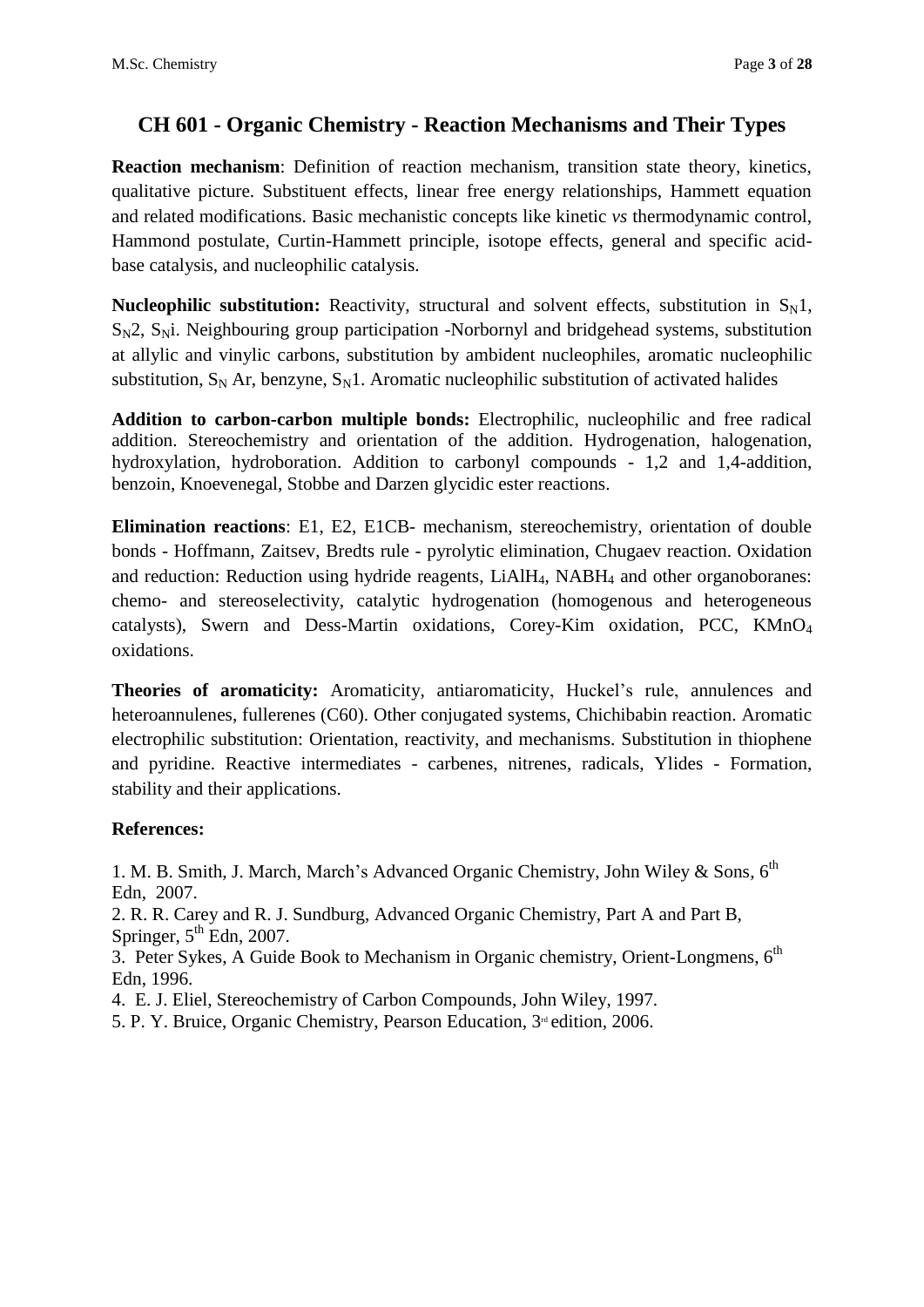## **CH 603 - Coordination Chemistry: Bonding, Reactions and Spectra**

**Theories of coordination compounds** - VB theory - CFT - splitting of d orbitals in ligand fields and different symmetries - CFSE - factors affecting the magnitude of 10 Dq - evidence for crystal field stabilization - spectrochemical series - site selection in spinels - tetragonal distortion from octahedral symmetry - Jahn-Teller distortion - Nephelauxetic effect - MO theory - octahedral - tetrahedral and square planar complexes -  $\pi$ -bonding and molecular orbital theory - experimental evidence for  $\pi$ -bonding.

**Reactions:** Substitution reactions in square planar complexes - the rate law for nucleophilic substitution in a square planar complex - the trans effect - theories of trans effect mechanism of nucleophilic substitution in square planar complexes - kinetics of octahedral substitution - ligand field effects and reaction rates - mechanism of substitution in octahedral complexes - reaction rates influenced by acid and bases - racemization and isomerization mechanisms of redox reactions - outer sphere mechanisms - excited state outer sphere electron transfer reactions - inner sphere mechanisms - mixed valent complexes.

**Electronic spectra and magnetism:** Microstates, terms and energy levels for  $d^1 - d^9$  ions in cubic and square fields - selection rules - band intensities and band widths - Orgel and Tanabe-Sugano diagrams - evaluation of 10 Dq and β for octahedral complexes of cobalt and nickel - charge transfer spectra - magnetic properties of coordination compounds - change in magnetic properties of complexes in terms of spin orbit coupling - temperature independent paramagnetism - spin cross over phenomena.

**IR and Raman spectroscopy:** Structural elucidation of simple molecules like  $N_2O$ , ClF<sub>3</sub>, NO<sub>3</sub>, ClO<sub>4</sub> - effect of coordination on ligand vibrations - uses of group vibrations in the structural elucidation of metal complexes of urea, thiourea, cyanide, thiocyanate, nitrate, sulphate and DMSO - effect of isotopic substitution on the vibrational spectra of molecules applications of Raman spectroscopy

**Structure:** Structure of coordination compounds with reference to the existence of various coordination numbers  $(2, 3, 4, 5 \& 6)$  - site preferences - isomerism - trigonal prism absolute configuration of complexes - stereo selectivity and conformation of chelate rings coordination number seven and eight. Spectral and magnetic properties of lanthanide and actinide complexes.

### **References:**

1. J. E. Huheey, E. A. Keiter and R. L. Keiter, Inorganic Chemistry, Principles of Structure and Reactivity,  $4<sup>th</sup>$  Edition, Harper Collin College Publishers, 1993. 2. F.A. Cotton and G. Wilkinson, Advanced Inorganic Chemistry,  $4^{th}$  &  $5^{th}$  Edns, Wiley Interscience, New York, 1998.

3. R.S. Drago, Physical Methods in Inorganic Chemistry, 3rd Edition, Wiley Eastern, 1992. 4. J. Lewis, R.G. Wilkins, Modem Coordination Chemistry, Inter Science Publisher, 1960. 5. D. F. Shriver, P. W. Atkins and C. H. Langford, Inorganic Chemistry, Oxford University Press, Oxford, l994.

6. K. Nakamoto, Infrared and Raman Spectra of Inorganic and Coordination Compounds, Part A & Part B,  $2<sup>nd</sup>$  Edn, Wiely. 2009

7. G. L. Miessler, D. A. Tarr, Inorganic Chemistry, 3rd Edn, Pearson Prentice Hall, 2005 8. J. E. House, Inorganic Chemistry, Elsevier, 2008.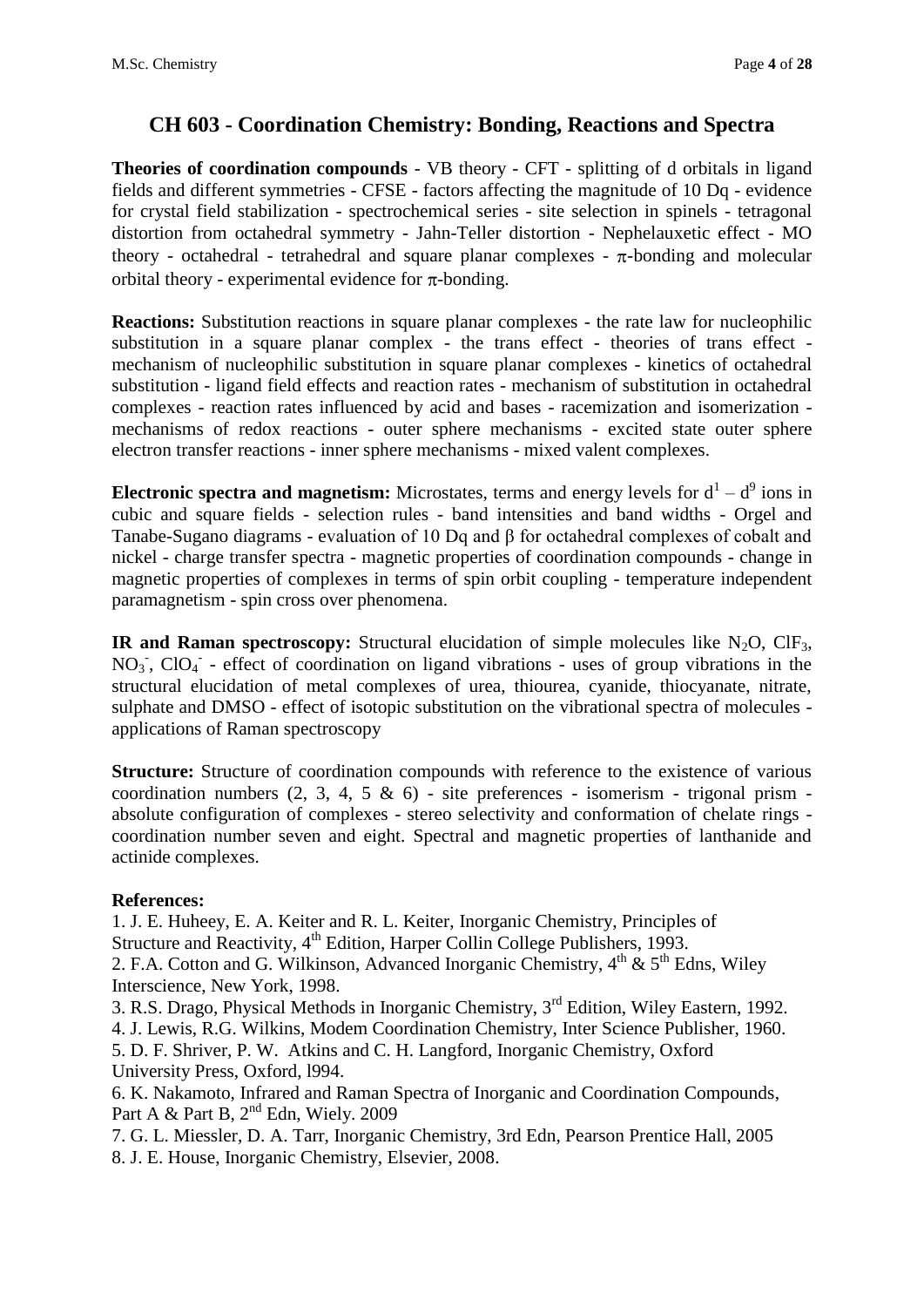# **CH 605 - Quantum Chemistry and Group Theory**

**Quantum chemistry-I:** The failures of classical physics – Black body radiation photoelectric effect - Bhor's quantum theory, Wave particle duality - Uncertainty principle-Operator algebra, Linear and Hermitian operators, Quantum mechanical postulates, Schrodinger equation and its solution to the problem of a particle in one and three dimensional boxes.

**Quantum chemistry-II:** Quantum mechanical results for a rigid rotator and simple harmonic oscillator, Solution of Schrodinger equation for harmonic oscillator and rigid rotor. Schrodinger equation for hydrogen atom and its solution - Derivation of Eigen function and Eigen value for hydrogen atom. Term symbols for electronic state in atoms – LS and JJ coupling. The origin of electronic quantum numbers and physical significance - radial probability density - significance of magnetic quantum number with respect to angular momentum.

**Quantum chemistry-III:** Hydrogen molecule ion and hydrogen molecule - Pauli's exclusion principle. Born Oppenheimer approximation, Mulliken designation of molecular orbitals. MO theory of bonding, MO treatment of H-bonded systems, ethylene, butadiene and benzene. Approximation methods: Perturbation and variation method, wave functions for many electron atoms – Hartree-Fock SCF method, Slater orbitals.

**Group theory-I:** Elements of group theory, definition, group multiplication tables, conjugate classes, conjugate and normal subgroups, symmetry elements and operations, point groups, assignment of point groups to molecules, Matrix representation of geometric transformation and point group, reducible and irreducible representations, construction of character tables, bases for irreducible representation, direct product, symmetry adapted linear combinations, projection operators. Orthogonality theorem - its consequences.

**Group theory-II:** Symmetry aspects of molecular orbital theory, planar  $\pi$ -systems, symmetry factoring of Huckel determinants, solving it for energy and MOs for ethylene and 1,4-butadiene, sigma bonding in  $AX_n$  molecules, hybridization, tetrahedral, octahedral, square planner, trigonal planar, linear, trigonal bipyramidal systems, hybrid orbitals as linear combination of AOs, electronic spectra, selection rule, polarization electron dipole transition, electronic transitions in formaldehyde, butadiene, configuration interaction, vibrational spectra, symmetry types of normal molecules, symmetry coordinates, selection rules for fundamental vibrational transition, IR and Raman activity of fundamentals in  $CO<sub>2</sub>$ , H<sub>2</sub>O,  $N_2F_2$ , the rule of mutual exclusion and Fermi resonance.

- 1. I. N. Levine, Quantum Chemistry, 4<sup>th</sup> Edn., Prentice Hall India, 1994.
- 2. A. K. Chandra, Introductory Quantum Chemistry, Tata McGraw Hill, 1994.
- 3. M. S. Gopinathan and V. Ramakrishnan, Group Theory in Chemistry, Vishal Publishers, 1988.
- 4. D. A. McQuarrie, Quantum Chemistry, University Science Books, 1983.
- 5. F. A. Cotton, Chemical Applications of Group Theory,  $2<sup>nd</sup>$  Edn., Wiley Eastern Ltd., 1990.
- 6. R. K. Prasad, Quantum Chemistry, TMH, 1995.
- 7. P.W. Atkins, Physical Chemistry, 6<sup>th</sup> Edn., Oxford University Press, 1998.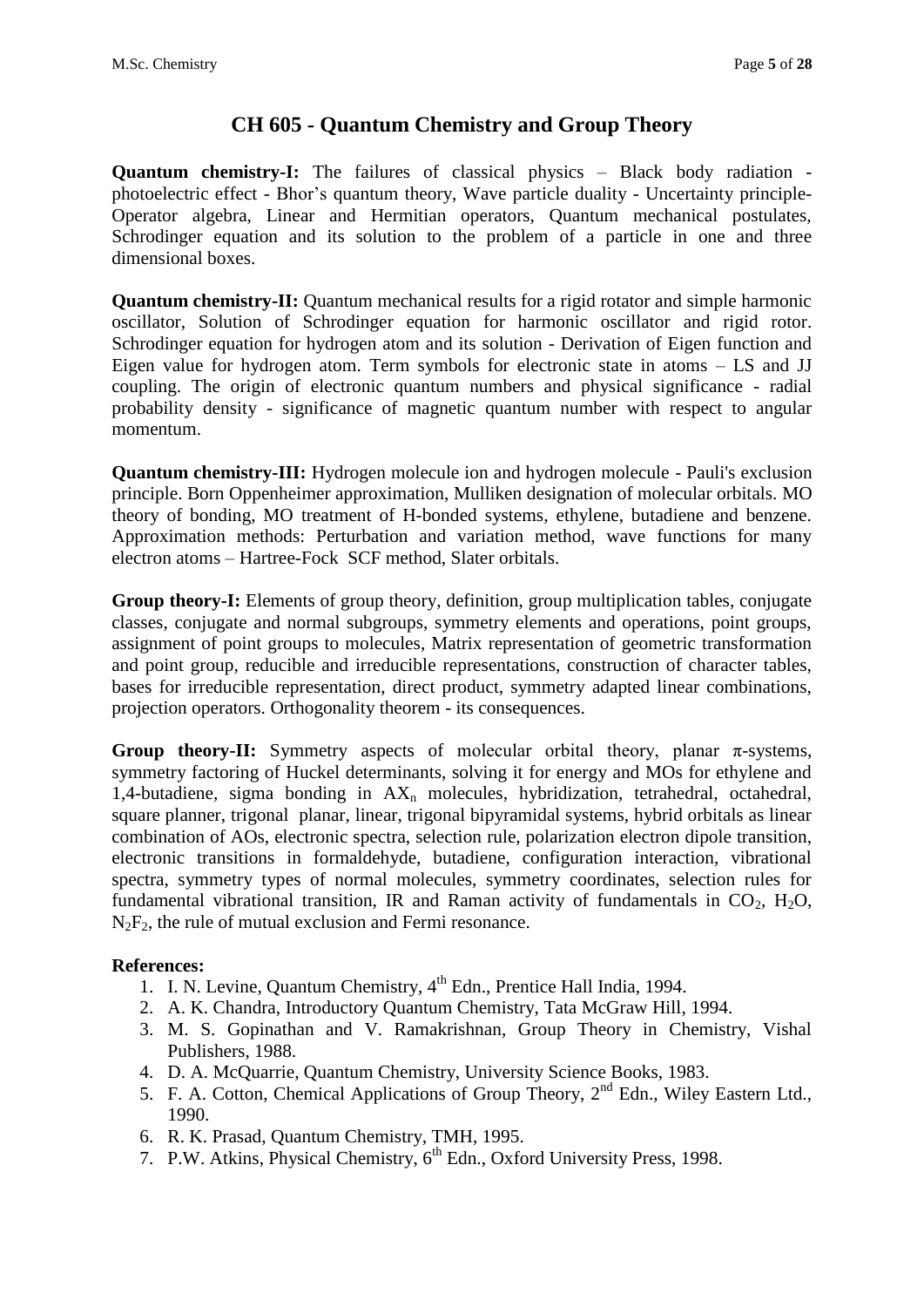### **CH 607 - Instrumental Methods of Chemical Analysis**

**Errors in chemical analyses:** Terms and definitions - systematic errors. Random errors statistical treatments - standard deviation of calculated results and reporting computed data statistical data treatment and evaluation: Confidence intervals, statistical aids to hypothesis testing - analysis of variance and detection of gross errors.

**Separation techniques:** Solvent extraction - Methods of extraction and applications of solvent extraction. Solid phase extraction - methods and applications – chromatography - thin layer chromatography, ion exchange chromatography and size exclusion chromatography – HPLC - outline study of instrument modules. Gas chromatography – basic instrumental set up - carriers, columns, detectors and comparative study of TCD, FID, ECD and NPD. Theory & applications – electrophoresis - theory and applications.

**Electrochemical techniques:** Potentiometry - electrode systems, direct potentiometric titrations - null-point potentiometry and applications - polarography, stripping voltammetry & amperometric techniques - diffusion currents, Half-wave potentials, construction & characteristics of the DME - quantitative analysis - amperometric titrations and applications of polarography – electrogravimetry and coulometry - coulometry at constant potential, coulometric titrations - conductometric titrations.

**Atomic spectrometry:** Atomic absorption spectrometry (AAS) - absorption of characteristic radiation, instrumentation - Hollow cathode lamp - sampling - quantitative measurements and interferences - atomic emission - instrumentation, plasma sources – instrumentation inductively coupled plasma - mass spectrometry (ICP–MS) - principles & instrumentation and applications of flame emission spectrometry - flame characteristics & processes applications of flame photometry and flame atomic emission spectrometry.

**Thermal techniques:** Elemental analysis – CHNSO - thermogravimetry - instrumentation and applications of TG. Differential thermal analysis (DTA) - instrumentation and applications of DTA. Differential scanning calorimetry (DSC) - Instrumentation, applications of DSC and comparison of DTA & DSC. Thermomechanical analysis (TMA) and dynamic mechanical analysis (DMA) - instrumentation, applications of TMA and dynamic mechanical analysis.

- 1. G. H. Geeffery et al., Vogel's Text Book of Quantitative Chemical Analysis, ELBS Edn, 1989.
- 2. D. A. Skoog, D.M. West, F.J Holler, S.R Crouch, Fundamentals of Analytical Chemistry, 8<sup>th</sup> edition, Thomson Brooks Cole, 2004.
- 3. F. Rouessac and A. Rouessac, Chemical Analysis: Modern Instrumentation Methods and Techniques,  $2<sup>nd</sup>$  edn, John Wiely and Sons.
- 4. D. A. Skoog, E. J. Holler, S. R. Crouch, Principles of Instrumental Analysis,  $6<sup>th</sup>$  edition, Thomson Brooks Cole , 2007.
- 5. F. W. Fifield and D. Kealey, Principles and Practice of Analytical Chemistry, 2<sup>nd</sup> Edition, International Book Company, London, 1983.
- 6. H. H. Willard, L.L. Merrit, J.A. Dean and F.A. Settle, Instrumental Methods of Analysis, D, CBS Publishers, New Delhi, 1986.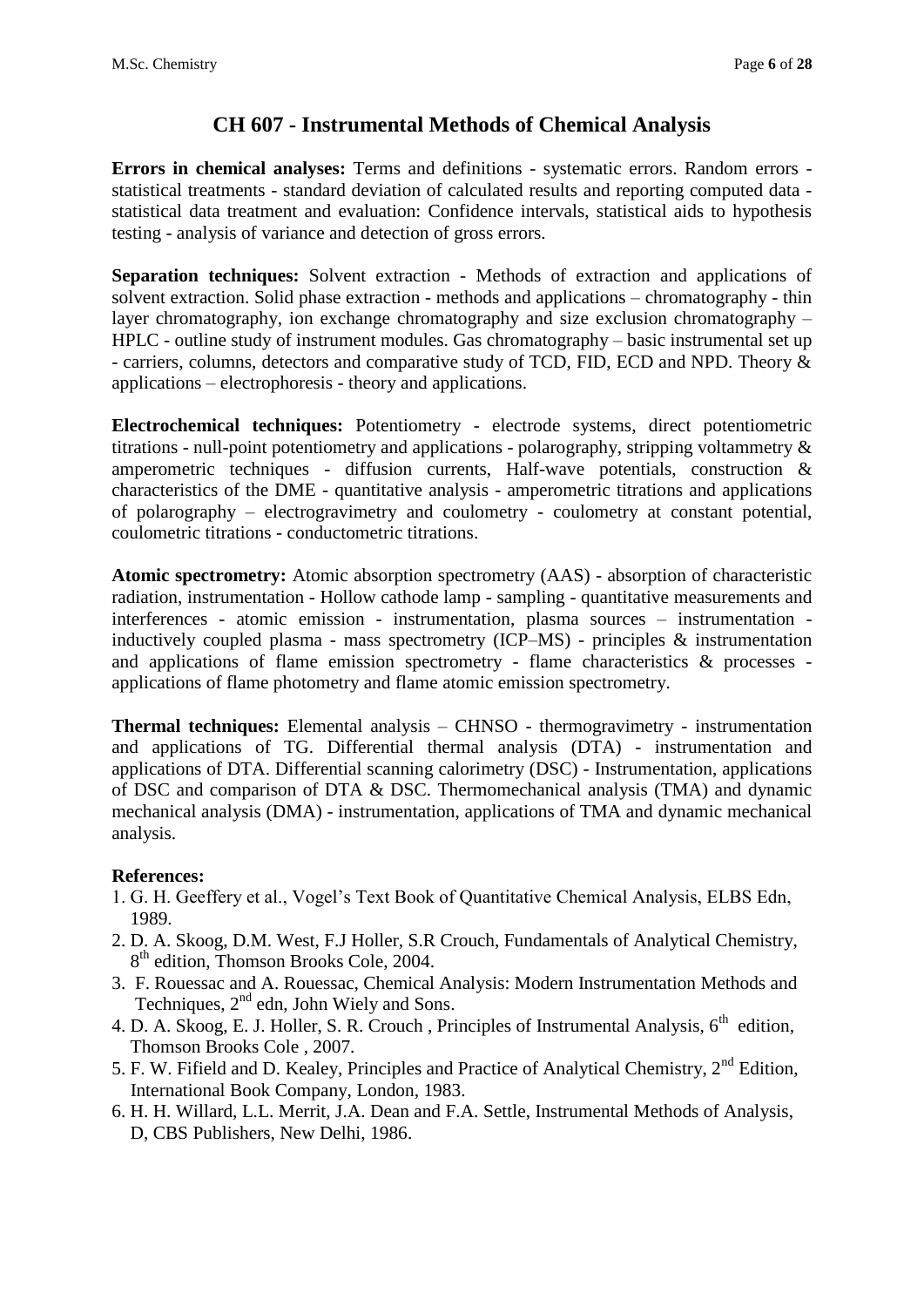# **CH 609 - Organic Preparations and Separations lab**

(a) **Preparations** - Double stage preparation of m-nitrobenzoic acid from methyl benzoate, preparation of acetyl salicylic acid from methyl salicylate, preparation of triacetoxy benzene from hydro quinone, preparation of m-nitroaniline from nitro benzene, preparation of tribromo benzene from aniline, preparation of p-nitroaniline from acetanilide. Single stage preparations involving acetylation, alkylation, condensation, hydrolysis, esterification etc. (b) **Extraction** - Extraction of caffeine from tea leaves.

(c) **Chromatography** - Separation of anthocyanidine from hibiscus rosasinens, separation of sugars, separation of amino acids.

(d) Separation and characterization of two component and three component mixtures.

### **References:**

1. A. I. Vogel, Text Book of Practical Organic Chemistry, 5<sup>th</sup> Edn., ELBS, London, 1989.

2. B. B. Dey and M. V. Sitharaman, Laboratory Manual of Organic Chemistry, Revised by T.R. Govindachari, Allied Publishers Ltd., New Delhi, 4<sup>th</sup> Revised Edn., 1992.

### **CH 611 - Inorganic Preparations and Qualitative Lab**

Semi-micro analysis (minimum 8 mixture): Analysis of mixture containing two common cations and any two of the following less familiar cations. Tl, W, Se, Te, Mo, Ce, Th, Ti, Zr, V, Be, U and Li.

Synthesis and characterization of any five Compounds:

Potassium trioxalato cobaltate

Bromopentammino cobalt chloride

Tris(ethylenediammine)chromium(III) chloride

Hexammine cobalt(III) chloride

Tris(ethylenediammine)cobalt(III) chloride

Cis and trans dichlorobis(ethylenediammine)cobalt(III) chloride and resolution of the cis form

Hexammine nickel(II) bromide

Bis(NN'-bis(o-hydroxybenzylidine)ethylenediamine)-m-aquodicobalt(II)

Dichloro(di-2-pyridylamine)copper(II) and Bis(Di-2-pyridylamine)copper(II)chloride

Bis(ethylenediamine)nickel(II) chloride

Tris(acetylacetonato)iron(III)

Tris(acetylacetonato)manganese(III)

- 1. Manual provided by the department.
- 2. V.V., Ramanujam , Inorganic Semi-micro Qualitative Analysis, 3rd Edn., National Publishing Company, Madras, l990.
- 3. G. Brauer (Ed.), Handbook of Preparative Inorganic Chemistry, Vols. I and II, Academic Press, 1963.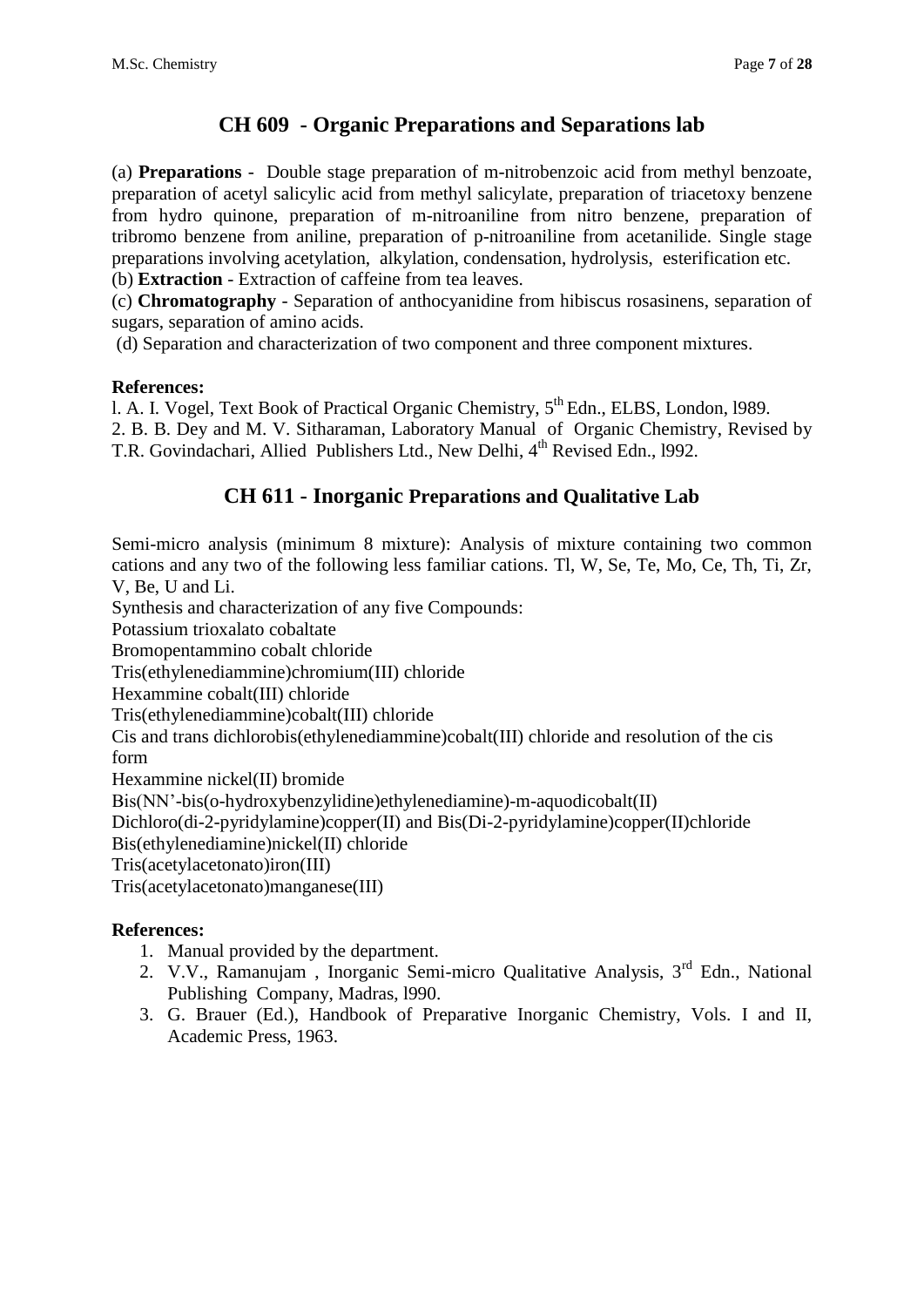# **CH 602 - Photochemistry, Pericyclic and Rearrangement Reactions**

**Fundamentals of photochemistry:** Qualitative introduction about different transitions, cistrans isomerization, Paterno-Buchi reaction, Norrish type I and II reactions, photo reduction of ketones, photochemistry of arenes, di-pi-methane and Hoffmann-Loeffler-Freytag rearrangements.

Pericyclic reactions: Classification, electrocyclic, sigmatropic, cycloaddition and ene reactions, Woodward-Hoffmann rules, and FMO theory, Claisen, Cope, Sommelet-Hauser, and Diels-Alder reactions in synthesis, stereochemical aspects.

**Optical activity and chirality:** absolute and relative configuration - R-S notation system, molecules with more than one asymmetric center. Enantiotopic and diastereotopic atoms, groups and faces. Stereo specific and stereo selective synthesis, optical isomerism of biphenyls, allenes and spiranes. Compounds containing chiral nitrogen and sulfur. Geometrical isomerism, E, Z- nomenclature of olefins, cumulenes and oximes.

**Conformational analysis:** Fischer projection, inter-conversion of Sawhorse, Newman and Fischer projections, conformational analysis of ethane and disubstituted ethane derivatives, cycloalkanes and substituted cyclohexane. Conformation and stereochemistry of cis and trans decalin and 9-methyldecalin. Anomeric effect in cyclic compounds.

**Rearrangement reactions:** involving electron deficient, carbon, nitrogen, oxygen centers, emphasis on synthetic utility of these rearrangements. Baker–Venkataraman, benzilic acid, [1,2]-Meisenheimer, [2,3]-Meisenheimer, Wagner-Meerwein, Pinacol, Demyanov, Dienone-Phenol, Favorskii, Wolff, Hofmann, Curtius, Lossen, Schmidt, Beckmann, Benzidine, Hofmann-Loffler rearrangements.

- 1. House, Modern Synthetic Reactions, 1973.
- 2. R.O.C. Norman and J. M. Coxon, Principles of Organic Synthesis, ELBS, 1994.
- 3. J. J. Li, Name Reactions, Springer, 3rd Edn, 2006.
- 4. B. P. Mundy, M. G. Ellerd, F. G., Jr. Favaloro, Name Reactions and Reagents in Organic Synthesis, Wiley-Interscience, 2005.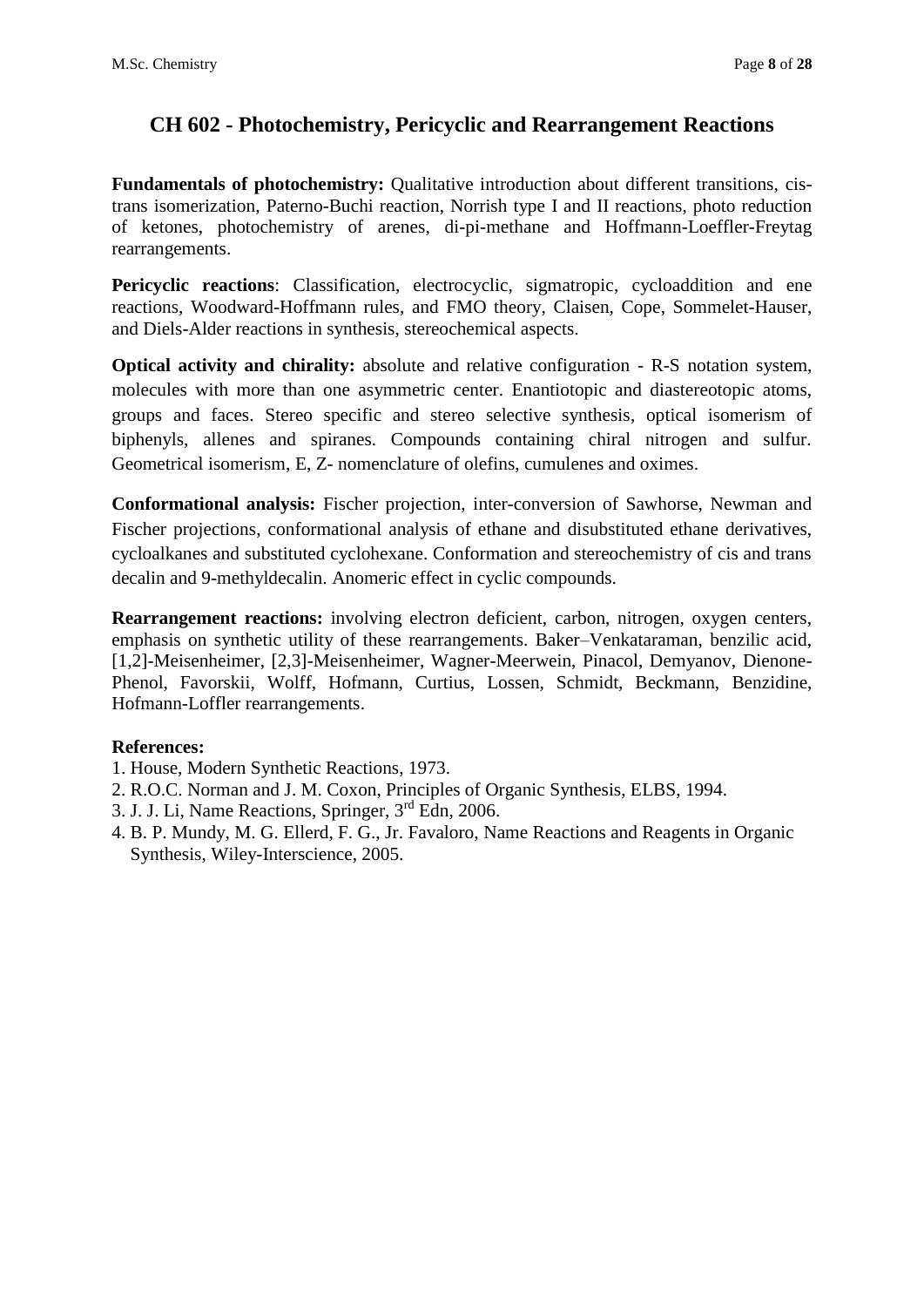# **CH 604 - Organometallic and Bioinorganic Chemistry**

**Structure and bonding in organometallics:** 18/16-electron rule - metal carbonyls – bonding – spectra – nitrosyls - dinitrogen complexes – phosphines - metal alkyls, aryls, hydrides and dihydrogen complexes -  $\pi$ -bonding ligands – metallocenes - electronic structure and bonding in ferrocene - synthesis, physical and spectroscopic properties of metallocenes - fluxional molecules.

**Reaction mechanism and catalysis**: Ligand substitution - oxidative addition and reductive elimination - 1,1 and 1,2-insertion - addition and elimination reactions - alkene isomerizationhydroboration - hydrocyanation - hydrogenation of olefins - Wilkinson's catalyst hydroformylation of olefins - Wacker-Smidt synthesis - Monsanto acetic acid process - Eastman Halcon process - Fischer-Tropsch process - hydrosilylation.

**Carbenes:** Fischer and Schrock carbenes - bonding & reactivity - Grubbs catalyst - carbynes structure, synthesis and reactions - alkene metathesis – mechanism - RCM-ROMP, SHOP and ADMET - C-H and C-C activation - agostic bonds - Ziegler-Natta polymerization of olefins - Heck reaction - The Pauson Khand reaction - Ene reaction.

**Transport of metal ions:** Uptake, transport and storage of metal ions by organisms structure and functions of biological membranes - the generation of concentration gradients (the  $Na^+ - K^+$  pump) - mechanisms of ion-transport across cell membranes – bleomycin siderophores (e.g. enterobactin and desferrioxamine) - transport of iron by transferring storage of iron by ferritin - bio chemistry of calcium as hormonal messenger.

**Metalloporphyrins/Metalloenzymes:** Dioxygen transport and storage - hemoglobin and myoglobin: electronic and spatial structures - hemeythrin and hemocyanine - synthetic oxygen carriers, model systems - blue copper proteins (Cu) - iron-sulfur proteins (Fe) cytrochromes electron transport chain - carbon monoxide poisoning - iron enzymes peroxidase, catalase and cytochrome P-450, copper enzymes - superoxide dismutase, vitamin B12 and B12 coenzymes, photosynthesis - photosystem-I & II, nitrogen fixation, cisplatin.

### **References:**

1. R.H. Crabtree, The Organometallic Chemistry of Transition Metals, 4<sup>th</sup> Edn Wiley-VCH.

2. G.O. Spessard and G. L. Miessler, [Organometallic Chemistry,](http://www.amazon.co.uk/Organometallic-Chemistry-Gary-O-Spessard/dp/0136401783/ref=sr_1_14?ie=UTF8&s=books&qid=1200547732&sr=1-14) 2<sup>nd</sup> Edn, Oxford University Press.

3. S. J. Lippard & J. M. Berg. Principles of Bioinorganic Chemistry, Panima Publ. Corpn.  $(2005)$ .

4. W. Kaim & B. Schwederski. Bioinorganic Chemistry: Inorganic Elements in the Chemistry of Life, John Wiley (1994).

5. J. E. Huheey, E. A. Keiter and R. L. Keiter, Inorganic Chemistry, Principles of Structure and Reactivity, 4<sup>th</sup> Edition, Harper Collin College Publishers, 1993.

6. J. P. Collman, Principles and Applications of Organotransition Metal Chemistry, Standford University.

7. S. E. Kegley and [A. R. Pinhas,](http://www.che.uc.edu/faculty_staff/pinhas_allan.html) Problems and Solutions in Organometallic Chemistry, University Science Books.

8. [C. Elschenbroich,](http://as.wiley.com/WileyCDA/Section/id-302477.html?query=Christoph+Elschenbroich) Organometallics, 3rd Edn, Wiely VCH.

9. J. F. Hartwig, Organotransition Metal Chemistry: From Bonding to Catalysis, 1<sup>st</sup> Ed, University Science Books, 2010.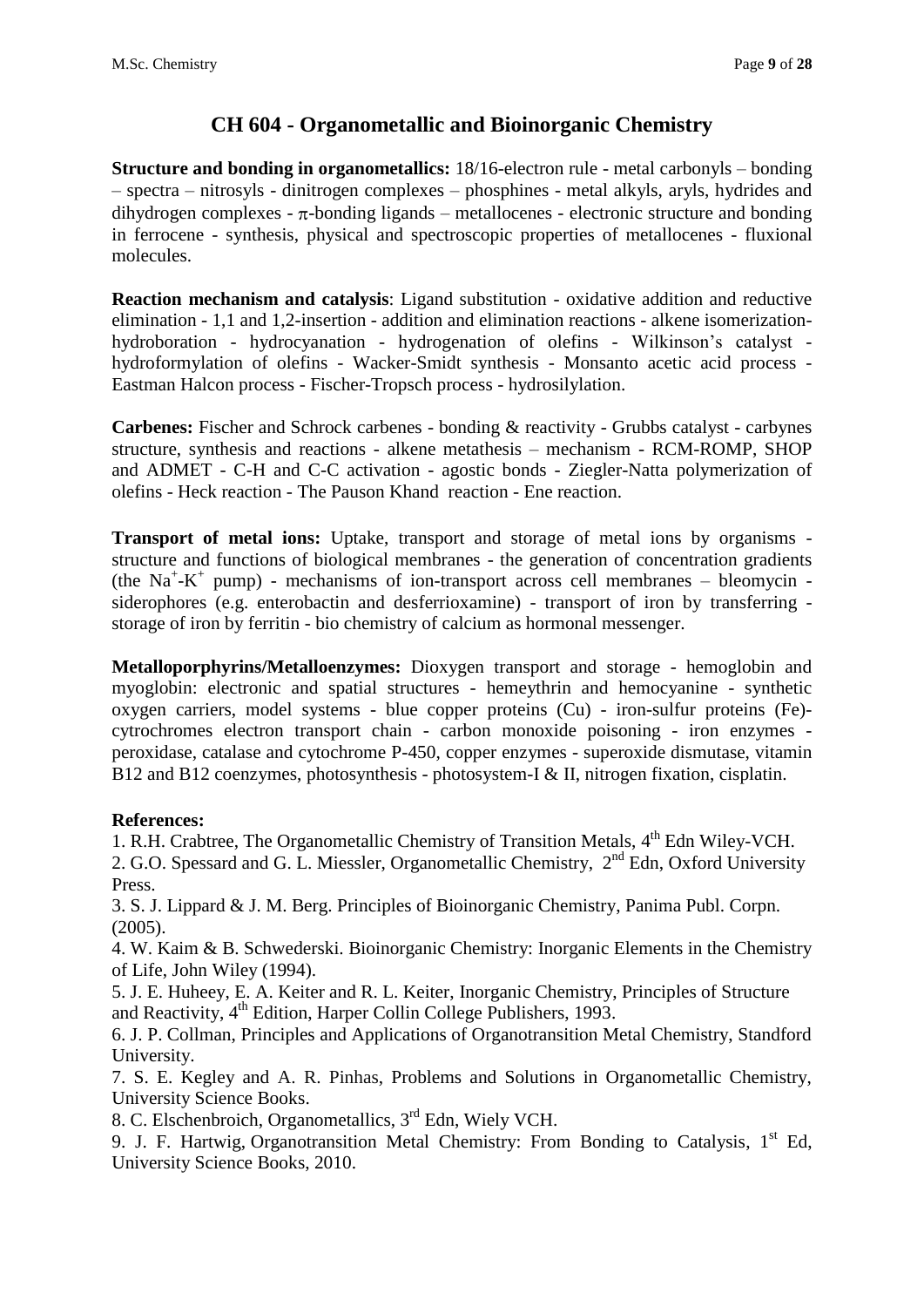### **CH 606 -Thermodynamics, Electrochemistry and Kinetics**

**Thermodynamics:** Third law, thermodynamics, need for it, Nernst heat theorem and other forms of stating the third law. Thermodynamic quantities at absolute zero, apparent exceptions to the third law - thermodynamics of systems of variable composition, partial molar properties, chemical potential, relationship between partial molar quantities, Gibbs Duhem equation and its applications (the experimental determination of partial molar properties not included) - thermodynamic properties of real gases, fugacity concept, calculation of fugacity of real gas, activity and activity coefficient, concept, definition, standard states and experimental determinations of activity and activity coefficient of electrolytes.

**Phase rule, colloids and micelles:** Phase rule: Three component systems, representation by triangular diagrams, systems of three liquids, formation of one pair of partially miscible liquids, formation of two pairs of partially miscible liquids, solid, liquid phases, eutectic systems - colloids: Distinction between suspension, colloidal solutions and true solutions, lyophilc and lyophobic colloids, Tyndall effect, stability of colloids, coagulation, emulsions, various types. Micelles: Surfactant (amphipathic molecule), micellisation, critical micelle concentration, size of micelle, aggregation number, thermodynamics of micellization, solubilisation behavior of micelles, reverse, micelles.

**Electrochemistry-I:** Ion transport in solution - migration, convention and diffusion -Fick's laws of diffusion conduction - influence of ionic atmosphere on the conductivity of electrolytes - The Debye Huckel-Onsager equation for the equivalent conductivity of electrolytes - experimental verification of the equation - conductivity at high field and at high frequency - conductivity of non aqueous solutions - effect of ion association on conductivity. The electrode-electrolyte interface - electrical double layer - electro capillary phenomena - Lippmann equation - the Helmholz - Perrin - Guoy - Chapmann and Stern models, electrokinetic phenomena Tiseiius method of separation of protons of proteins - membrane potential.

**Electrochemistry-II:** Elecrodics - mechanism of electrode reactions - polarization and over potential - the Butler volmer equation for one step and multistep electron transfer reaction significance of equilibrium exchange current density and symmetry factor -significance of transfer coefficient - mechanism of the hydrogen evolution reaction and oxygen evolution reactions. Some electrochemical reactions of technological interest - corrosion and passivity of metals - construction and use of Pourbaix and Evans diagrams - methods of protection of metals from corrosion, fuel cells - electro deposition.

**Chemical kinetics:** Simultaneous reactions - opposing, parallel and consecutive reactions, the steady state approximation - theories of reaction rates - transition state theory and collision theory a comparison - enthalpy, entropy and free energy of activation, potential energy surfaces, reaction coordinates, kinetic isotope effects, factors determining reaction rates in solution, solvent dielectric constant and ionic strength. Chain reactions - linear reactions, branching chains - explosion limits; Rice–Herzfeld scheme; kinetics of free radical polymerization reactions. Enzyme catalysis - rates of enzyme catalysed reactions - effect of substrate concentration, pH and temperature - determination of Michael's parameters. **References:** 

1. S. Glasstone, Thermodynamics for chemists, Affiliated East West Press, 1965.

2. Atkins, P.W. 'Physical Chemistry', 6th Edn., Oxford University Press, 1998.

3. K. J. Laider, 'Chemical Kinetics', 3rd Edn., Harper and Row Publishers, 1987.

4. J. O. M. Bockris and A. K. N. Reddy, Modern Electrochemistry, Plenum Press, 1970.

5. J. Rajaram & J. C. Kuriacose, Thermodynamics for Students of Chemistry, Shobanlal Nagin Chand Co, 1986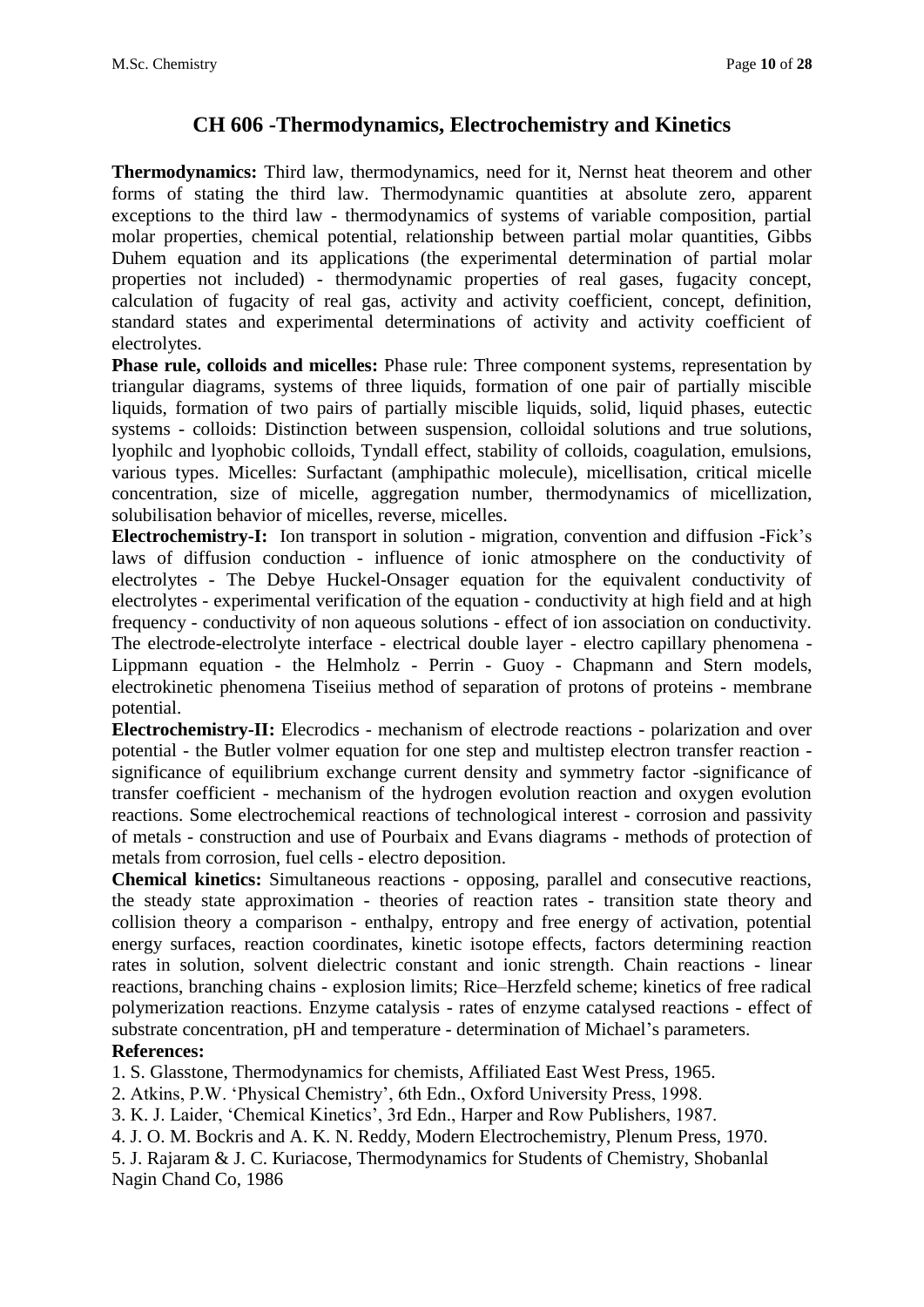### **CH 608 - Molecular Spectroscopy**

**Electromagnetic radiation:** its interaction with matter - Einstein coefficients - time dependent perturbation theory - transition probability - transition dipole moments - energy levels in atoms and molecules – Born-Oppenheimer approximation - selection rules intensity and width of spectral lines - Fourier transformation.

**Rotational spectra:** Diatomic and polyatomic molecules - selection rules, rotational Raman spectra - vibrational spectra of diatomic molecules - rotational character of vibration spectra morse potential of real molecules - selection rules - overtones and combination - Fermi resonance.

**Vibrational spectra:** Polyatomic molecules - harmonic and anharmonic oscillators - Morse potential - selection rules - normal modes of vibrations of polyatomic molecules - selection rules - Fourier transformation in IR spectroscopy - Raman spectroscopy – fundamentals rotational Raman - vibrational Raman spectra - IR/ Raman instrumentation.

**Electronic spectroscopy:** Atoms and molecules - term symbols - Frank Condon principle vertical transitions - selection rules - parity, symmetry and spin selection rules - polarization of transitions - fluorescence and phosphorescence - Russell Sanders coupling - different types of electronic transitions - electronic spectra of conjugated systems - transition metal complexes - UV-Vis instrumentation - circular dichorism – ORD – applications - surface plasmon resonance - dynamic light scattering.

**Electron spectroscopy:** Photoelectric effect, basic principles of electron spectroscopy, classification - electron energy analysis - photon sources - UV, X-ray, synchrotron, theory, angular dependence - cross section and its determination - valence and core photoemission - Koopmans' theorem - Introduction to ESCA - Auger electron spectroscopy - EXAFS.

- 1. C. N. Banwell, Fundamentals of Molecular Spectroscopy, 4<sup>th</sup> edn. Tata McGraw Hill, 1996.
- 2. J. M. Hollas, Modern Spectroscopy, 4<sup>th</sup> Edn, John Wiley & Sons, 1992.
- 3. P. F. Bernath, Spectra of Atoms and Molecules,  $2<sup>nd</sup>$  Edn, Oxford University Press, 2005.
- 4. D. C. Harris and M. D. Bertolucci, Symmetry and Spectroscopy, Dover, 1989.
- 5. P. K. Ghosh, Introduction to Photoelectron Spectroscopy, Wiley Interscience, 1983.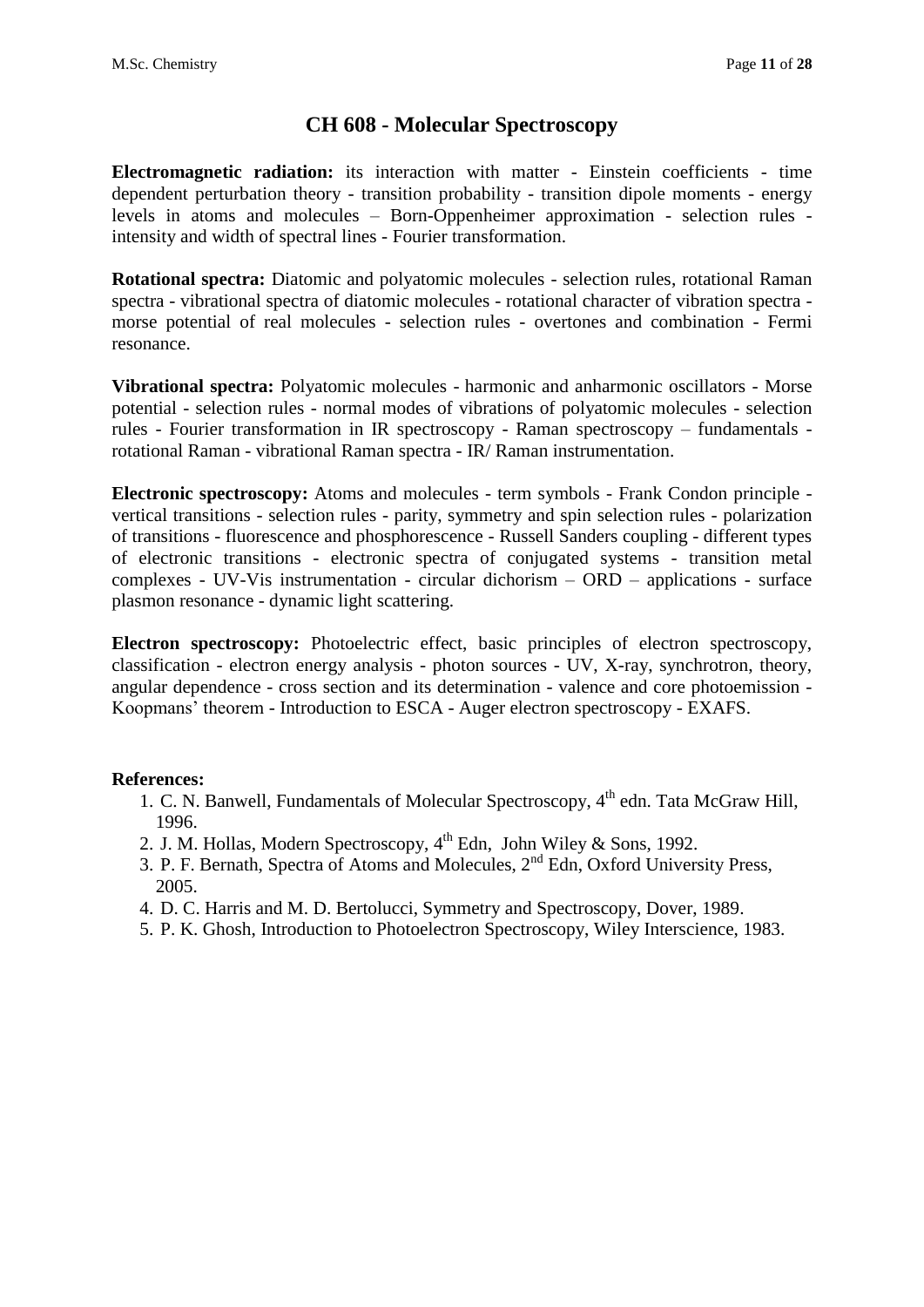# **CH 610 - Physical Chemistry Lab**

- 1. Kinetic study of hydrolysis of ester. Determination of order,  $\Gamma$  and  $S_2O_8^2$ .
- 2. Kinetics of iodination of acetone by spectrophotometer.
- 3. Partition coefficient of NH<sup>3</sup> between water and chloroform.
- 4. Determination of partition coefficient and equilibrium constant for  $KI + I_2 \rightarrow KI_3$ .
- 5. Adsorption of oxalic acid on activated charcoal.
- 6. Determination of heat of solution and heat of fusion.
- 7. Study of three component system.
- 8. Determination of solubility product.
- 9. Study of chain linkages in PVA and its molecular weight determination by viscometry.
- 10. Partial molar volume of NaCl.
- 11. Buffer preparation and pH-metric titration.
- 12. Conductometric titration of mixture of acids and precipitation titration (KCl *Vs*   $AgNO<sub>3</sub>$ ) using conductivity bridge.
- 13. Potentiometric titrations.
- 14. Determination of the capacitance of electrochemical interfaces, formal potential and diffusion coefficient of  $[Fe(CN)_6]^3$ <sup>-</sup> by cyclic voltammetry.
- 15. Estimation of  $Pb^{2+}$  ion by amperometric titration.

**References:** Manual provided by the department.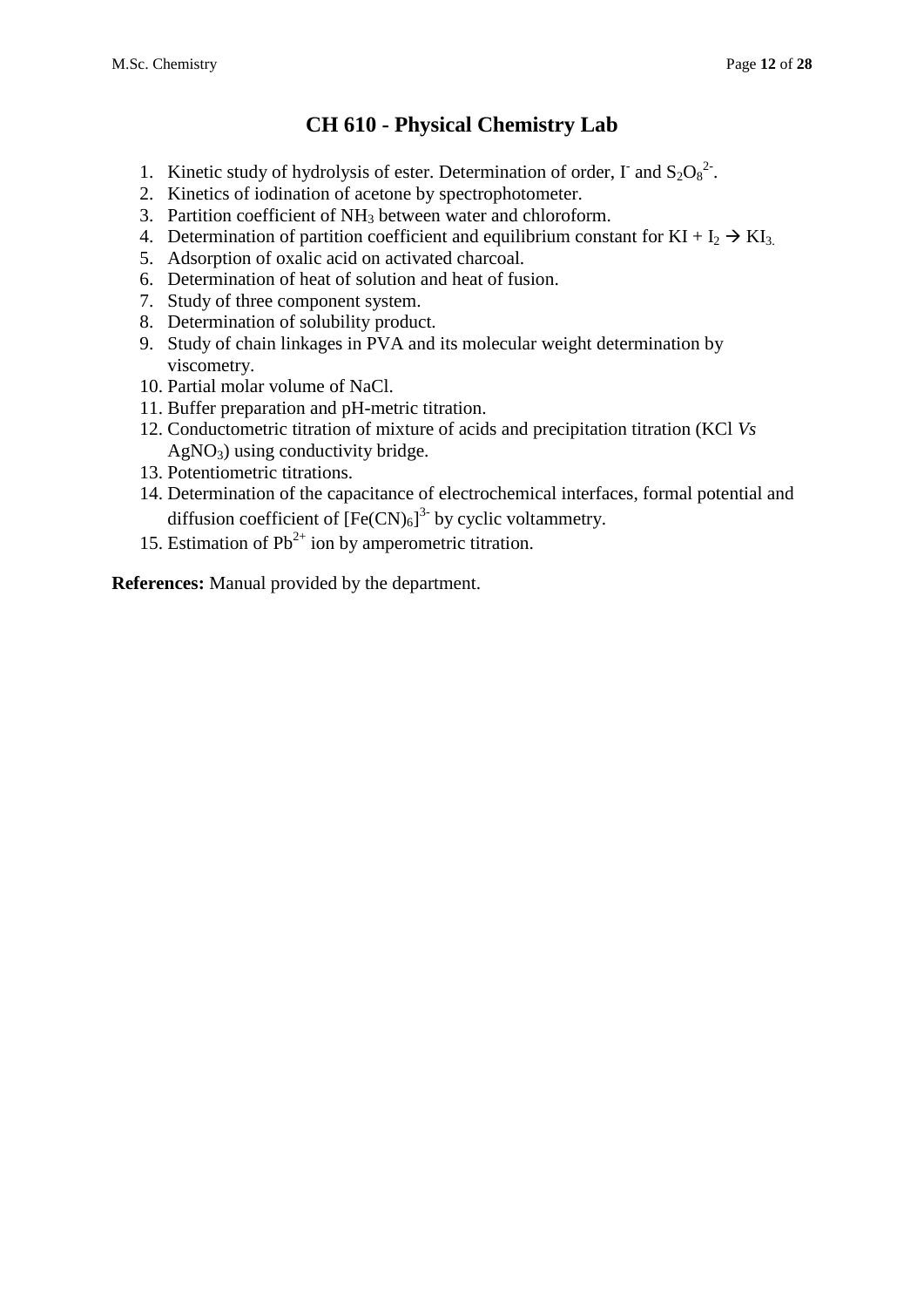### **CH 612 - Analytical Chemistry Lab**

(Any 15 experiments from category 1-9 and demonstration experiments)

- 1. Water analysis
	- a) Estimation of total alkalinity of water
	- b) Estimation of dissolved oxygen in waste water
	- c) Estimation of chloride content in water
	- d) Estimation of hardness in water by EDTA
	- e) Chemical oxygen demand (COD)
- 2. Milk analysis
	- a) Determination of specific gravity & acidity of milk
	- b) Estimation of total solid content in milk
	- c) Estimation of ash content in milk
	- d) Estimation of fat content in milk
	- e) Estimation of lactose content in milk
- 3. Butter analysis
	- a) Estimation of moisture content in butter
	- b) Estimation of curd & salt in butter
	- c) Estimation of fat in butter
- 4. Drug analysis
	- a) Estimation of Isoniazin by KMnO<sub>4</sub> method and bromine method
	- b) Estimation of ascorbic acid in a given tablet
	- c) Estimation of pot. phenoxy methyl penicillin in a given tablet
	- d) Estimation of sulphanilamide
	- e) Estimation of salicylic acid
- 5. Cement analysis
- 6. Estimation of caffeine from tea
- 7. Analysis of antacid tablet
- 8. Determination of nickel content in the given vanaspathi sample
- 9. Estimation of nickel content in steel sample

### **Demonstration experiments**

- 10. Blood analysis
	- a) Estimation of cholesterol in blood
	- b) Estimation of glucose in blood
	- c) Estimation of urea in blood
- 11. Urine analysis
	- a) Ketone bodies in urine
	- b) Albumin in urine
	- c) Glucose in urine

- 1. Manual provided by the department.
- 2. A. I. Vogel, Text Book of Quantitative Inorganic Analysis,  $5<sup>th</sup>$  Edn, Longman, 1989.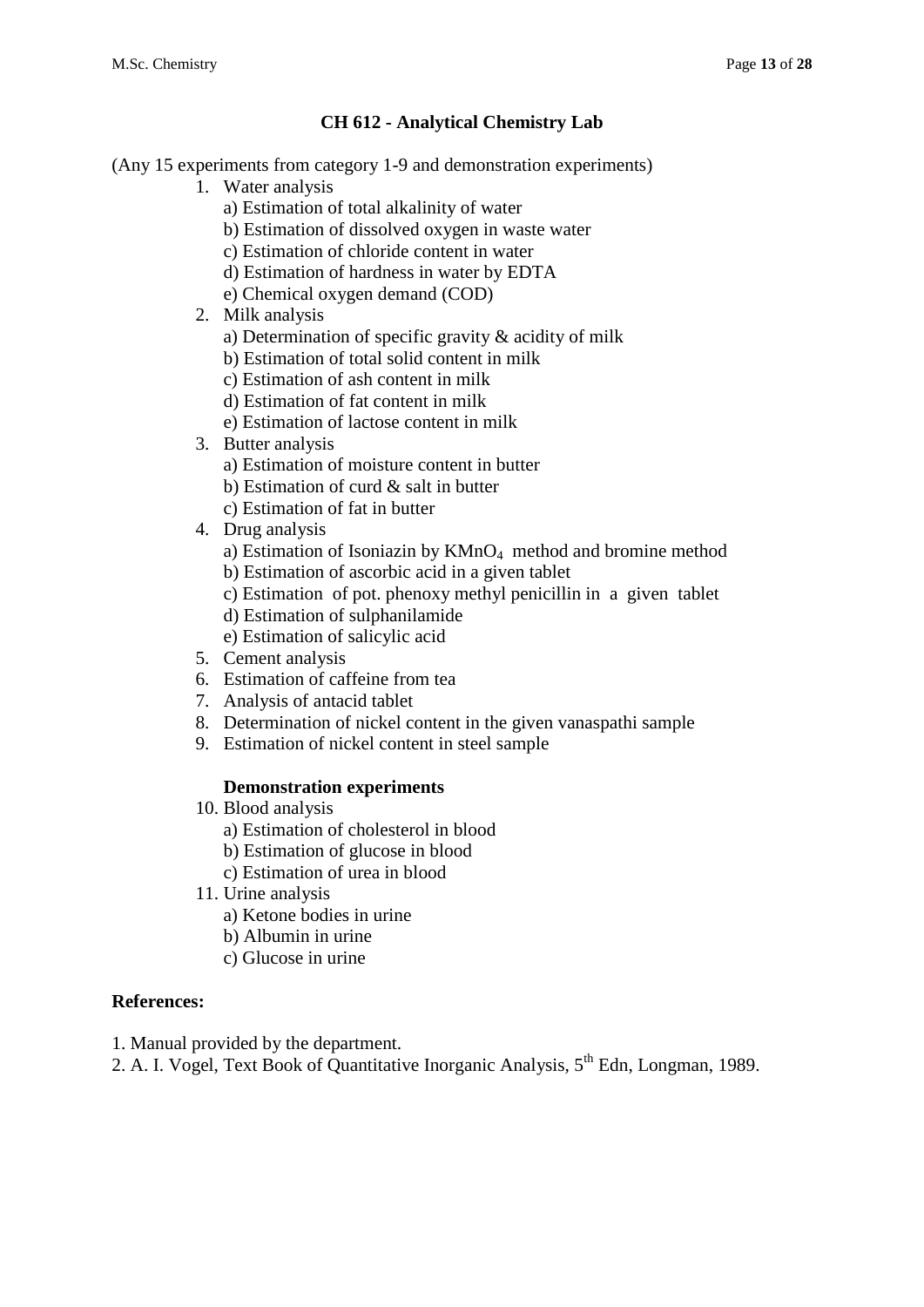### **CH 613 - Synthetic Organic Chemistry**

**Introduction to retrosynthesis:** Synthon, synthetic equivalent, target molecule, functional group interconversion, disconnection approach, importance of the order of events in organic synthesis. Chemoselectivity, one group C-C and C-X disconnection (disconnection of alcohols, alkenes, and carbonyl compounds).

**Two group C-C & C-X disconnections**: 1,3 and 1,5 difunctionalised compounds, α,βunsaturated carbonyl compounds, control in carbonyl condensation, synthesis of 3,4,5 and 6 membered rings in organic synthesis. Diels- Alder reaction, connection in retro synthesis.

**Protecting groups:** Protection of hydroxyl, carboxyl, carbonyl, amino groups. Umpolung reagents, definition of umpolung, acyl anion equivalent, protection of carbon-carbon multiple bonds. Illustration of protection and deprotection in synthesis.

**Reagents in organic synthesis:** Functional group transformation, complex metal hydrides, Gilman's reagent, lithium diisoproplyamide (LDA), dicyclohexylcarbodimide, timethylsilyl iodide, Woodward and Provost hydroxylation, osmium tetraoxide, DDQ, SeO<sub>2</sub>, lead tetraacetate,  $H_2O_2$ , phase transfer catalyst, crown ethers and Merrifield resin, Wilkinson's catalyst, Baker yeast.

**Name reactions in organic synthesis**: Peterson olefination, McMurry, Shapiro reaction, Wittig and its modifications, palladium based reactions - Suzuki, Heck, Sonagashira, Hiyama, Stille, Glazer-Eglington coupling, Sharpless epoxidation, Henry reaction, Michael addition, aldol, Claisen, Dieckman condensations, Barton, Baylis Hillman reaction, Stork enamine reaction and selective mono and di alkylation *via* enamines.

- 1. House, Modern Synthetic Reaction, 1973.
- 2. S. Warren, Organic Synthesis The Disconnection approach, Wiley and sons, 2002.
- 3. S. Warren, Organic Synthesis The Synthon approach, 2nd Edn, Wiley and sons, 1991.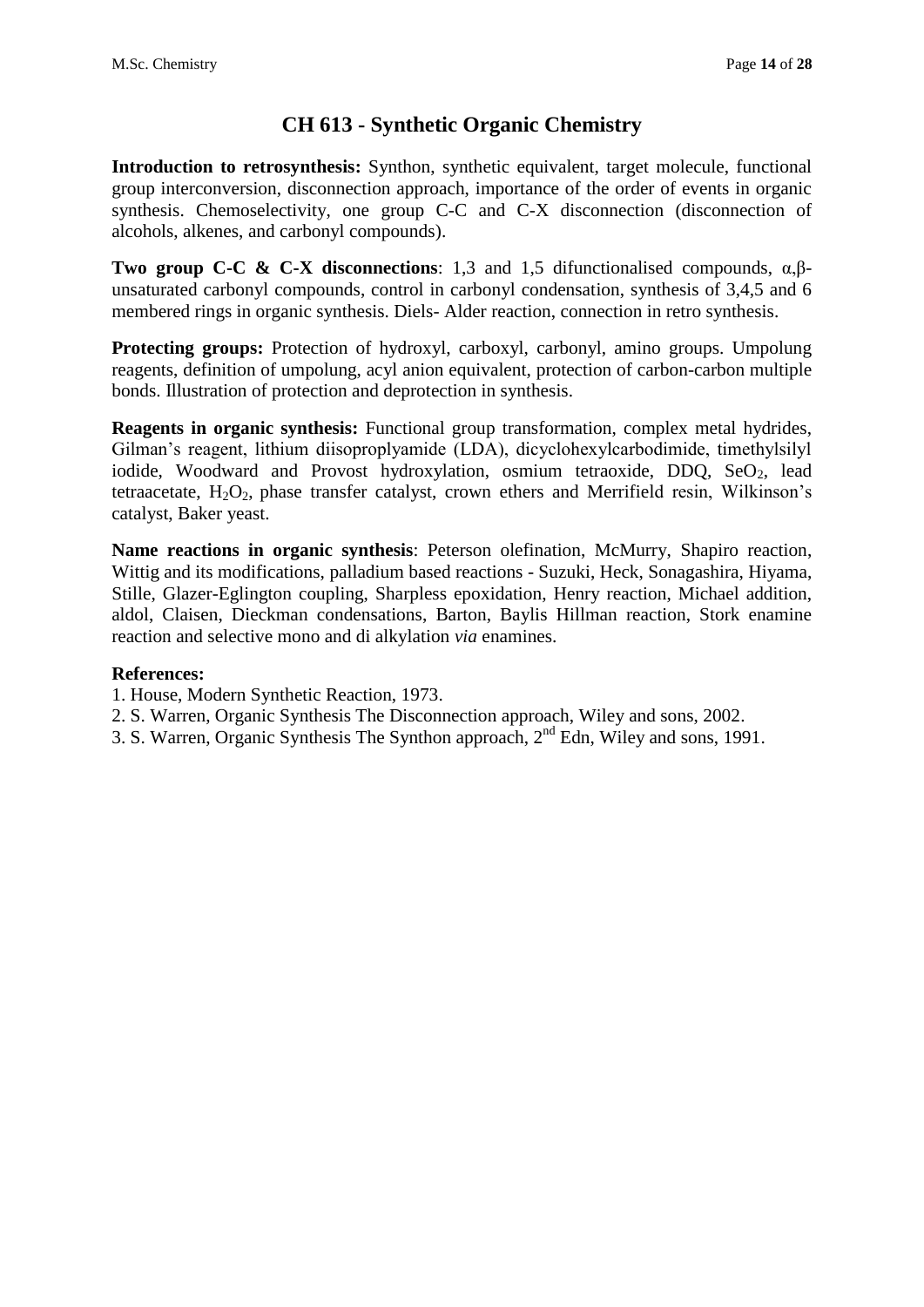### **CH 615 - Solid State, Nuclear and Main Group Chemistry**

**Fundamentals:** Types of solids - close packing of atoms and ions - bcc , fcc and hep voids - Goldschmidt radius ratio - derivation - its influence on structures - structures of rock salt cesium chloride - wurtzite - zinc blende - rutile - fluroite - antifluorite - diamond and graphite - spinel - normal and inverse spinels and perovskite - lattice energy of ionic crystals - Madelung constant - Born-Haber cycle and its applications.

**Theories:** Band theory of solids. Free electron Theory, zone theory, MO theory of solids dislocation in solids: Schottky and Frenkel defects. Line defects and plane defects – non stoichiometric compounds. Electrical properties: Energy bands, insulators, semiconductors and conductors - super conductors - dielectric properties, piezo-electricity, ferro electricity conductivity in pure metals. Superconductivity: Occurrence, BCS theory, high temperature super conductors - introduction to nanoparticles - metal nanoparticles - particle size determination.

**X- Ray diffraction:** Theory- the crystal systems and Bravais lattices - Miller indices and labelling of planes - symmetry properties - crystallographic point groups and space groups - X-ray diffraction - powder and rotating crystal methods - systematic absences and determination of lattice types - analysis of X-ray data for cubic system - structure factor and Fourier synthesis - Fundamentals of electron and neutron diffraction.

**Nuclear structure:** Mass and charge, nuclear moments, binding energy, mass defect, packing fraction, stability, magic numbers. Modes of radioactive decay and rate of radioactive decay - half-life, average life, radioactive equilibrium: Transient and secular nuclear reactions: Energetics and types - nuclear fission- liquid drop model - nuclear fusion essential features of nuclear reactors - tracer techniques, neutron activation analysis - carbon and rock dating - application of tracers in chemical analysis, reaction mechanisms, medicine and industry.

**Inorganic rings and polymers:** Catenation, heterocatenation, intercalation chemistry, one dimensional conductor, polymeric sulfur nitride - Preparation, properties - isopoly anions heteropoly anions - borazines - phosphazenes - phosphazene polymers - ring compounds of sulphur and nitrogen. Interhalogen compounds - oxoacids of selenium and tellurium. Noble gas chemistry and their halides and pseudohalides.

- 1. L.V. Azaroff, Introduction to Solids, Mc.Graw hill, New York.
- 2. A. R. West, Solid State Chemistry and Its Applications, John Wiley & Sons, 1984.
- 3. H. J. Arnikar, Essentials of Nuclear Chemistry, 4th Edn., New Age International Publishers Ltd., New Delhi, 1995.
- 4. F. A. Cotton, Wilkinson, G. and P. L. Gaus, Basic Inorganic Chemistry, 3<sup>rd</sup> Edn., John Wiley & Sons, New York, l995.
- 5. J. D. Lee, Concise Inorganic Chemistry, 5<sup>th</sup> Edn., Chapman and Hall, London, 1996.
- 6. J. E. Huheey, E. A. Keiter and R. L. Keiter, Inorganic Chemistry Principles of Structure and Reactivity, 4<sup>th</sup> Edn., Harper Collins, New York, 1993.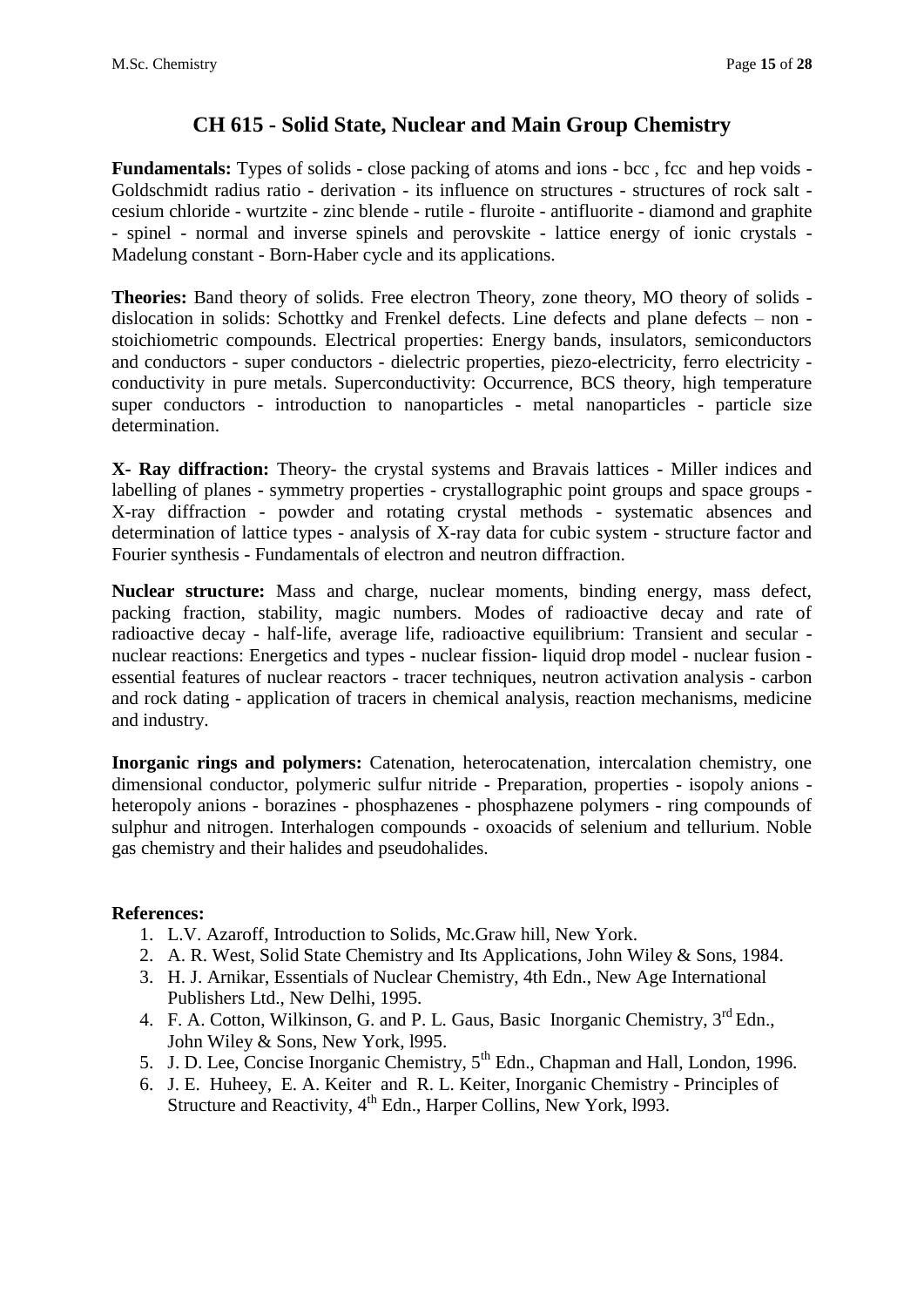### **CH 617- Statistical Thermodynamics, Photochemistry and Surface Chemistry**

**Statistical thermodynamics I:** Maxwel's law of distribution of molecular speeds, graphical representation, experimental verification - derivation of expressions for average, most probable and root mean square velocity. Concept of velocity space and phase space perturbution and combination - laws of probability - microstates for distinguishable and indistinguishable particles. Derivation of Maxwell Boltzmann distribution law - partition functions and their calculation. Expressions for thermodynamic quantities in terms of partition functions - translational, rotational, vibrational and electronic contributions to the thermodynamic properties of perfect gases, Intermolecular forces in imperfect gases.

**Statistical thermodynamics-II:** Statistical interpretation of laws of thermodynamics, third law of thermodynamics and apparent expression to it. Quantum statistics: Limitation of classical statistics - quantum statistics and classical statistics, comparison - heat capacities of gases in general and hydrogen in particular - heat capacities of solids. Einstein and Debye models - Bose Einstein statistics and Fermi Dirac statistics and corresponding distribution functions - applications of quantum statistics to liquid helium, electrons in metal and Planck's radiation law.

**Photochemistry:** Absorption and emission of radiation, Franck Condon principle decay of electronically excited states, radiative and non-radiative processes, fluorescence and phosphorescence, spin-forbidden radiative transitions, inter conversion and intersystem crossing. Theory of energy transfer - resonance and exchange mechanism, triplet-triplet annihilation, photosensitization and quenching. Spontaneous and induced emissions. Einstein transition probability - inversion of population - laser and masers. Flash photolysis: Chemi and thermoluminescence.

**Surface chemistry I**: Surface Phenomena, Gibbs adsorption isotherm, types of adsorption isotherms, solid-liquid interfaces, contact angle and wetting, solid-gas interface, physisorption and chemisorption, Freundlich, derivation of Langmuir and BET isotherms, surface area determination. Kinetics of surface reactions involving adsorbed species, Langmuir-Hinshelwood mechanism, Langmuir-Rideal mechanism, Rideal-Eley mechanism.

**Surface chemistry II:** Surface Films, Langmuir-Blodgett films, self assembled mono layers, collapse pressure, surface area and mechanism of heterogeneous catalysis, phase transfer catalysis. Chemical analysis of surfaces: Surface preparations - spectroscopic surface characterization methods, electron spectroscopy, ion scattering spectrometry, secondary ion scattering microscopy (SIMS) - Auger electron spectroscopy - instrumentation and application. Electron stimulated micro analysis, scanning probe microscopes.

#### **References:**

1. P. W. Atkins, Physical Chemistry, 6<sup>th</sup> Edn., Oxford University Press, 1998.

- 2. D. McQuarie, and J. D. Simmen, Physical Chemistry, 1<sup>st</sup> Edn., University Science, 1998.
- 3. S. Glasstone, Thermodynamics for Chemists, Affiliated East West Press, 1965.
- 4. B. C. McClelland, Statistical Thermodynamics, Chapman and Hall, 1973.

5. L. K. Nash, Elements of Classical and Statistical Thermodynamics, Addison-Wesley, 1970.

6. K. K. Rohatgi - Mukkerjee, Fundamentals of Photochemistry, Wiley 1992.

7. P. K. Ghosh, Introduction to Photoelectron Spectroscopy, Wiley Interscience, 1983.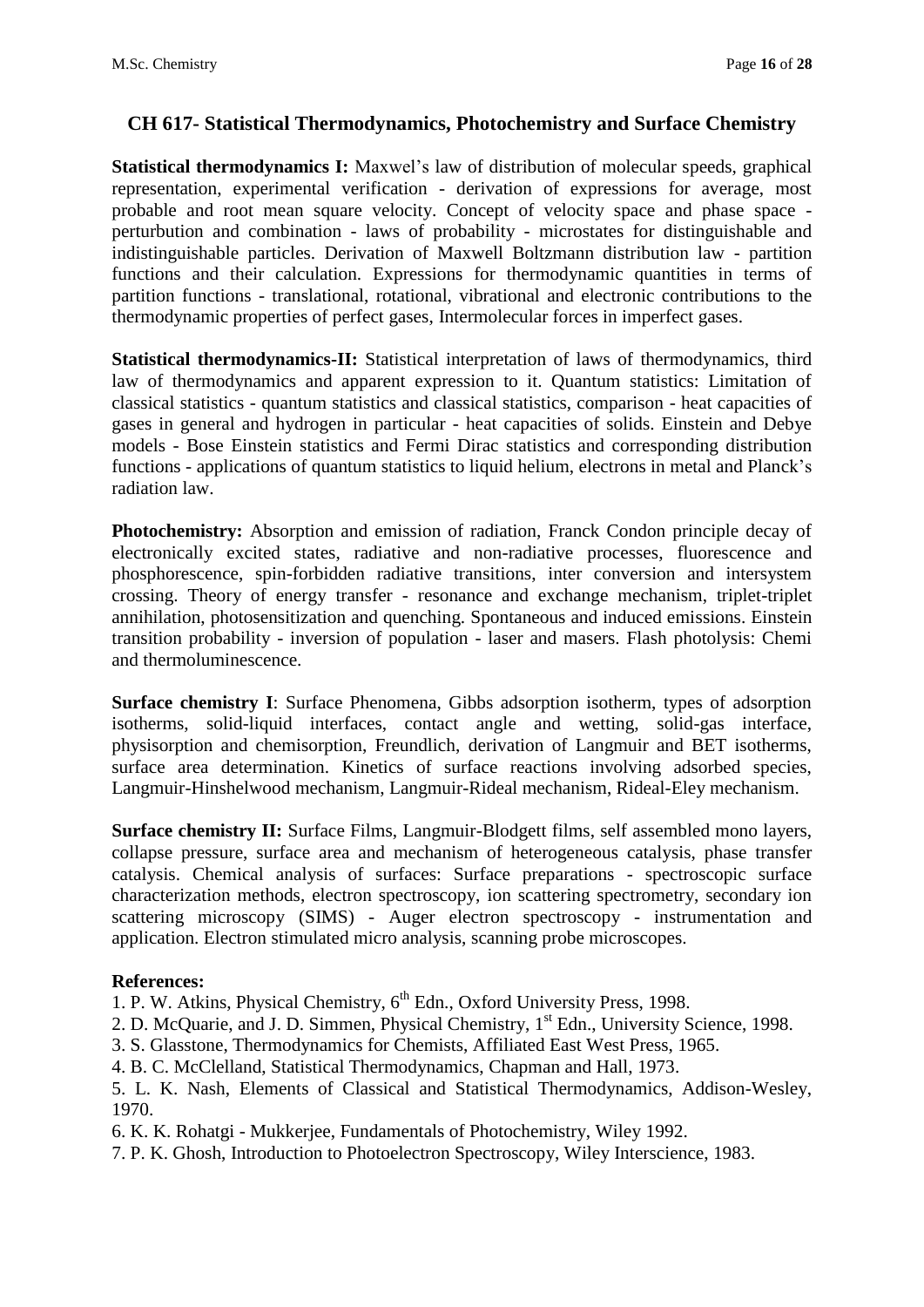### **CH 619 - Fundamentals and Applications of Spectroscopy**

**Nuclear magnetic resonance:** Concept and theory - rotating frame and laboratory frame -  $FT$ -generation and detection of  $FID$  – instrumentation - relaxation phenomena,  $H- NMR$  chemical shift - chemical shift anisotropy - spin-spin coupling - mechanism and sign of J coupling - AX, AB, ABC, AMX, AABB, AA′BB′ systems - Karplus relationship - second order effects - chemical shift reagents - double irradiation experiments - <sup>13</sup>C NMR - chemical shifts and line intensities

**Nuclear magnetic resonance**: Spin decoupling- Nuclear Overhouser effect - Solomon equations and cross relaxation - polarization transfer schemes - APT/INEPT/DEPT - dynamic processes by NMR - restricted rotation (DMF, DMA, biphenyls, annulenes), cyclohexane ring inversion, degenerate rearrangements (bullvalene and related systems), organometallic systems. Significance of coalescence temperature - analysis and applications of  $^{19}F$ ,  $^{31}P$ , and  $11B$  spectra - other important nuclei - working of 2-D methods COSY-HETCOR - HSQC -HMQC – TOCSY – INADEQUATE - interpretation of spectra - introduction to solid state NMR - cross polarization – WAHUHA - imaging methods in magnetic resonance.

**Electron paramagnetic resonance**: Basic principles - hyperfine interaction - zero-field energy levels - McConnal equations – anisotropy - CW ENDOR and TRIPLE-basic principles - application to organic radicals and transition metal complexes - zero field splitting - Pulse EPR basics - model system for pulse EPR experiments - pulse schemes and applications - nuclear modulation experiments – ESEEM – HYSCORE - Davies and Mims ENDOR - distance measurements using ELDOR.

**Mass spectroscopy**: Methods of desorption and ionization (EI, CI, ESI, MALDI, FAB, TOF) – instrumentation - magnetic sector analysis - quadrupole analyzer - ion cyclotron resonance (FT) - determination of molecular formula - meta stable ions - study of fragmentation pattern  $-\alpha$ -bond cleavage - McLafferty rearrangement - retro Alder fragmentation - applications in organic chemistry - isotope distribution analysis.

**Mössbauer spectroscopy:** Principles and applications-Hyperfine- Magnetic Interactions - NQR spectroscopy – Principles and Applications- Applications of combined spectroscopic techniques - double bond equivalence - case studies and structural identification of organic compounds and inorganic compounds

### **References:**

1. R. S. Macomber, A Complete Introduction to Modern NMR Spectroscopy, John Wiley & Sons Ltd, 1998.

2. D. L. Pavia, G. M. Lampman, G. S. Kriz, J. A. Vyvyan, [Introduction to Spectroscopy, 5](http://gigapedia.com/items:view?eid=KjYk8Ko1v2R5cK40%2B%2Br38SMdY3nHKRF%2B%2FuUwkvGOYnk%3D)<sup>th</sup> Edn., Brooks Cole , 2010.

3. J. A. Weil, J. R. Bolton, Electron Paramagnetic Resonance, Elementary Theory and Practical Applications, Wiely-Interscience, 2007.

4. A. Schweigher, G. Jeshcke, Principles of Pulse Electron Paramagnetic Resonance, Oxford University press, 2002.

5. L. D. Field, S. Sternhell, J. R. Kalman, Organic Structures from Spectra, John Wiley & Sons, Ltd, 4th and  $5<sup>th</sup>$  Edn. 2007 & 2013.

6. M. Balci, Basic  ${}^{1}$ H- and  ${}^{13}$ C-NMR Spectroscopy, Elsevier, 2005.

7. J. H. Simpson, Organic Structure Determination using 2D-NMR Spectroscopy, Academic Press, 2008.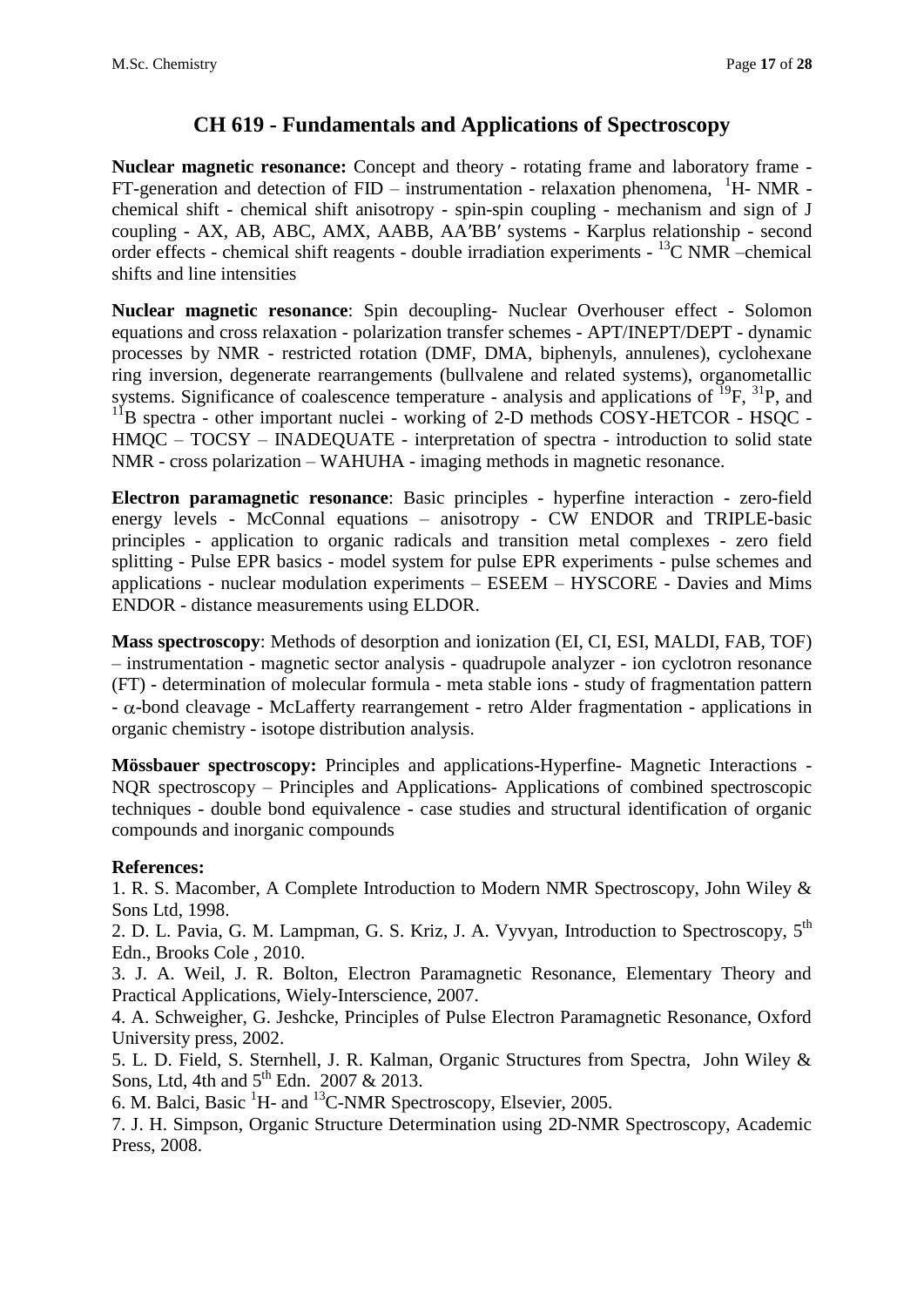8. D. P. E. Dickson, F. J. Berry, Ed. Mossbauer Spectroscopy, Cambridge University Press, 1986.

9. M. H. Levitt, Spin Dynamics-Basics of Nuclear Magnetic Resonance,  $2<sup>nd</sup>$  Edn, John Wiley and sons, 2008.

10. E. Breitmaier, Structure Elucidation by NMR in Organic Chemistry - A Practical Guide, 3<sup>rd</sup> Edn, John Wiley and Sons, 2002.

11. W. Hendreson, J. S. McIndoe, Mass Spectrometry of Inorganic, Coordination and Organometallic Compounds, John Wiley and Sons, 2005.

12. K. Nakamoto, Infrared and Raman Spectra of Inorganic and Coordination Compounds Part A &Part B,  $2<sup>nd</sup>$  Edn, Wiely, 2009.

13. A. B. P. Lever, Inorganic Electronic Spectroscopy, 2nd Edn, Elsevier, 1984.

# **CH 621 - Inorganic and Organic Quantitative Analysis Lab**

### **Inorganic quantitative analysis**

Analysis involving volumetric and gravimetric estimations of mixtures of cations Cu & Ni; Cu & Zn; Zn & Cu; Fe & Ni; Fe(II) & Fe(III)

### **Organic quantitative analysis**

### **(a) Estimations:**

Estimation of phenol, aniline, ascorbic acid.

Estimation of ketone by volumetric method & gravimetric method.

Estimation of lactose in milk.

Estimation of glucose by Fehlings method.

Estimation of glucose by Bertrand's method.

#### **(b) Analysis of oils:**

Determination of saponification value of an oil, Determination of acetyl value of an oil, Determination of iodine value of an oil, Determination of acid value of an oil.

### **References:**

1. A. I. Vogel, Text Book of Quantitative Inorganic Analysis, 5<sup>th</sup> Edn, Longman, 1989 2. A. I. Vogel, 'Text book of Practical Organic Chemistry', 5<sup>th</sup> Edn. ELBS, London, 1989. 3. B. B. Dey and M. V. Sitharaman, 'Laboratory Manual of Organic Chemistry' Revised by T.R. Govindachari, Allied Publishers Ltd., New Delhi. 4<sup>th</sup> Revised Edn., 1992.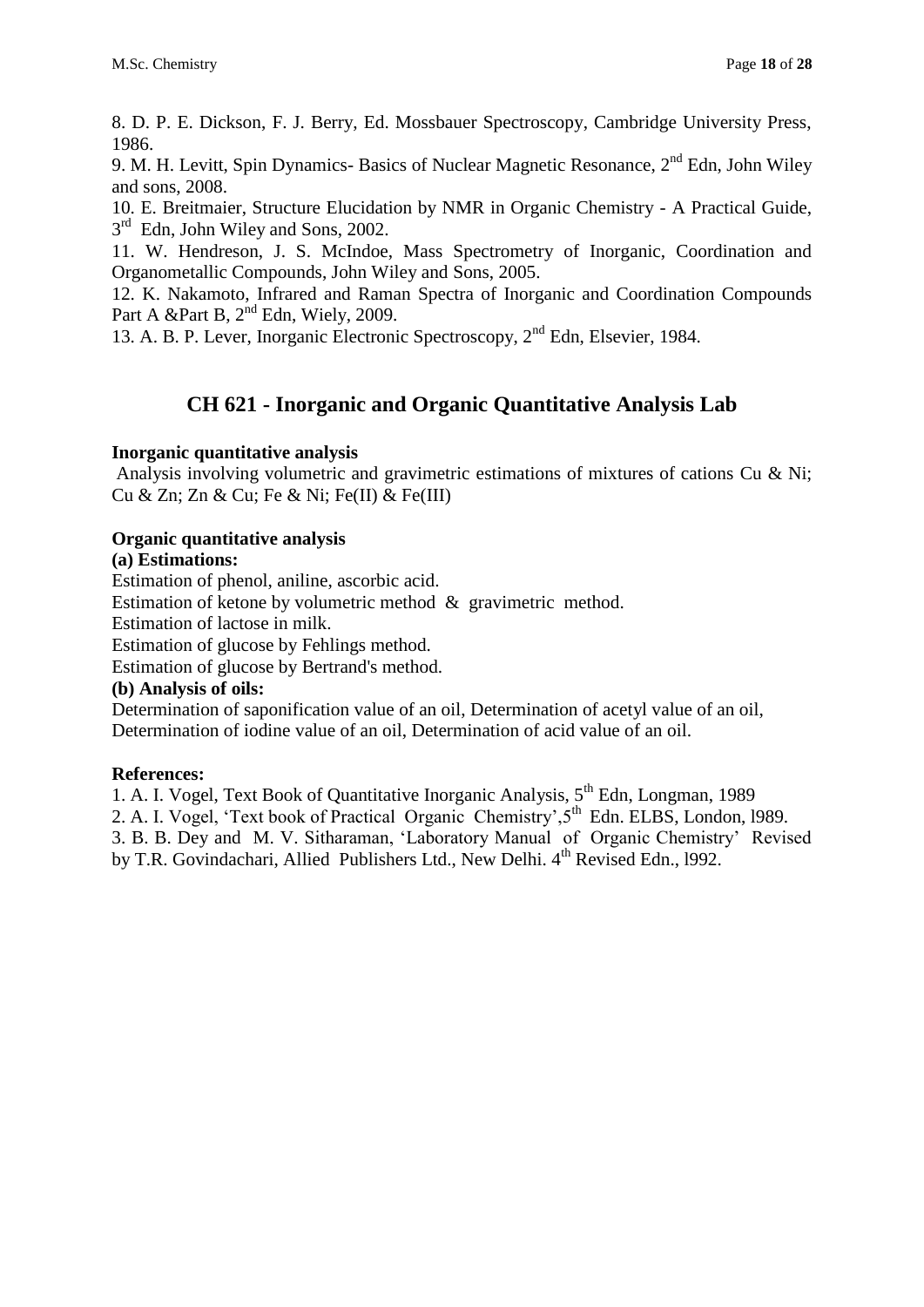# **CH 623 - Computational and Spectroscopy Lab**

### **Computational Chemistry Lab. Experiments**

- 1. Curve fitting for Beer Lamberts law
- 2. Normalized radial wave function for 1s atomic orbital of hydrogen atom
- 3. Radial distribution function for 1s atomic orbital
- 4. Simulation of potentiometric titration plots
- 5. Computation of energy gap based on particle in 1D models, plot of its wave function and probability density
- 6. Single point energy of water comparison based on equipartition principle and quantum principles
- 7. Single point energy of formaldehyde, visualization of molecular orbitals
- 8. Evaluation of NMR properties of butane, trans 2-butene and 2-butyne
- 9. Geometry optimization of ethylene and comparison with fluoro ethylene
- 10. Geometry optimization and MO energy of ethylene, butadiene and hexatriene, crotonaldehyde - types of electronic transitions, transition dipole evaluation

#### **Spectroscopy**

- 1. Fabry Pyrot Etalon Spacing of Etalon-Finesse and free spectral range
- 2. Zeeman effect Analysis of Planks constant and Bohr magneton
- 3. Michelson's interferometer Wavelength of laser, refractive index, magneto strictive properties of ferromagnetic materials
- 4. Calculation of extinction coefficient
- 5. Diffraction gratings Wavelength of light
- 6. Photoelectric effect- Planks constant Work function of material
- 7. Fluorescence spectroscopy Excitation and emission, Kashas rule
- 8. Absorption spectroscopy Beers law Deviations Titrations
- 9. Polarization of light Rayleigh scattering Dichorism and birefringence
- 10. Spin Evolution Demo and Spectral Simulation and Fitting

**References:** Manual provided by the department.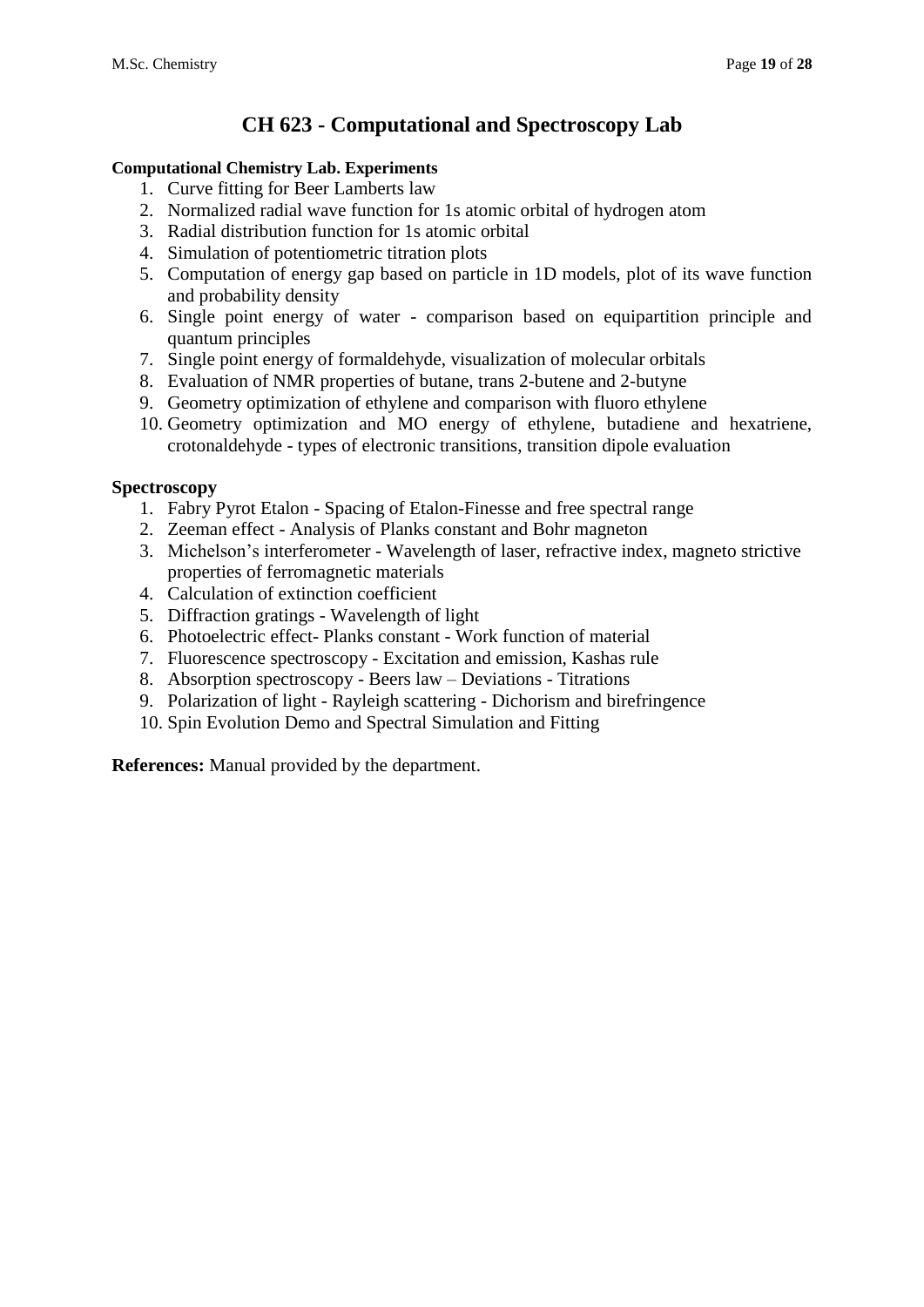# **CH 625 - Catalysis**

**Fundamentals:** Catalyst - activation energy concept - types of catalysis - comparison of homogeneous & heterogeneous catalysis - enzyme catalysis - green catalysis - nano catalysis - autocatalysis - phase transfer catalysis - promoters - poisons - examples.

**Homogeneous catalysis:** Noyori asymmetric hydrogenation - metal mediated C-C and C-X coupling reactions - Heck, Stille, Suzuki, Negishi and Sonogashira, Nozaki-Hiyama, Buchwald-Hartwig, Ullmann coupling reactions - directed ortho metalation - metal (Rh, Ir) catalyzed C-H activation reactions and their synthetic utility - copper and rhodium based carbene and nitrene complexes - cyclopropanation - Rh catalyzed C-H insertion and aziridination reactions including asymmetric version - introduction to N-heterocyclic carbene metal complexes.

**Characterization of solid catalysts:** Surface area - structure - surface morphology - porosity - pore volume - diameter - particle size - X-ray diffraction - SEM, TEM, X-ray absorption spectroscopy, XPS and Auger spectroscopy to surface studies - TPD, TPR for acidity and basicity of the catalysts - theories - boundary layer theory - Wolkenstein theory - Balanding's approach.

**Heterogeneous catalysis:** Adsorption isotherms - surface area - pore size and acid strength measurements - porous solids - catalysis by metals - semiconductors and solid acids supported metal catalysts - catalyst preparation - deactivation and regeneration - model catalysts - ammonia synthesis - hydrogenation of carbon monoxide - hydrocarbon conversion - selective catalytic reduction - polymerization.

**Photocatalysis:** Porphyrins - phthalocyanines and semiconductor as photo catalysts in photolysis reactions - generation of hydrogen by photo catalysts - photo catalytic break down of water and harnessing solar energy - photocatalytic degradation of dyes - environmental applications.

#### **References:**

1. P.H. Emmet, Catalysis (Vol I and II), Reinhold, New York, 1954.

2. M. Schlosser, Organometallics in Synthesis, A manual, John Wiley, New York, 1996.

3. L.S. Hegedus, Transition Metals in the Synthesis of Complex Organic Molecules, University Science, Book, CA, 1999.

4. D.K. Chakrabarty and B. Viswanathan, Heterogeneous Catalysis, New Age, 2008.

5. B. Viswanathan, S. Kannan, R.C. Deka, Catalysts and Surfaces: Characterization Techniques, Narosa, New Delhi, 2010.

6. [M. Kaneko,](http://www.amazon.com/s/ref=ntt_athr_dp_sr_1?_encoding=UTF8&field-author=Masao%20Kaneko&search-alias=books&sort=relevancerank) [I. Okura,](http://www.amazon.com/s/ref=ntt_athr_dp_sr_2?_encoding=UTF8&field-author=Ichiro%20Okura&search-alias=books&sort=relevancerank) Photocatalysis: Science and Technology, Springer, 2003.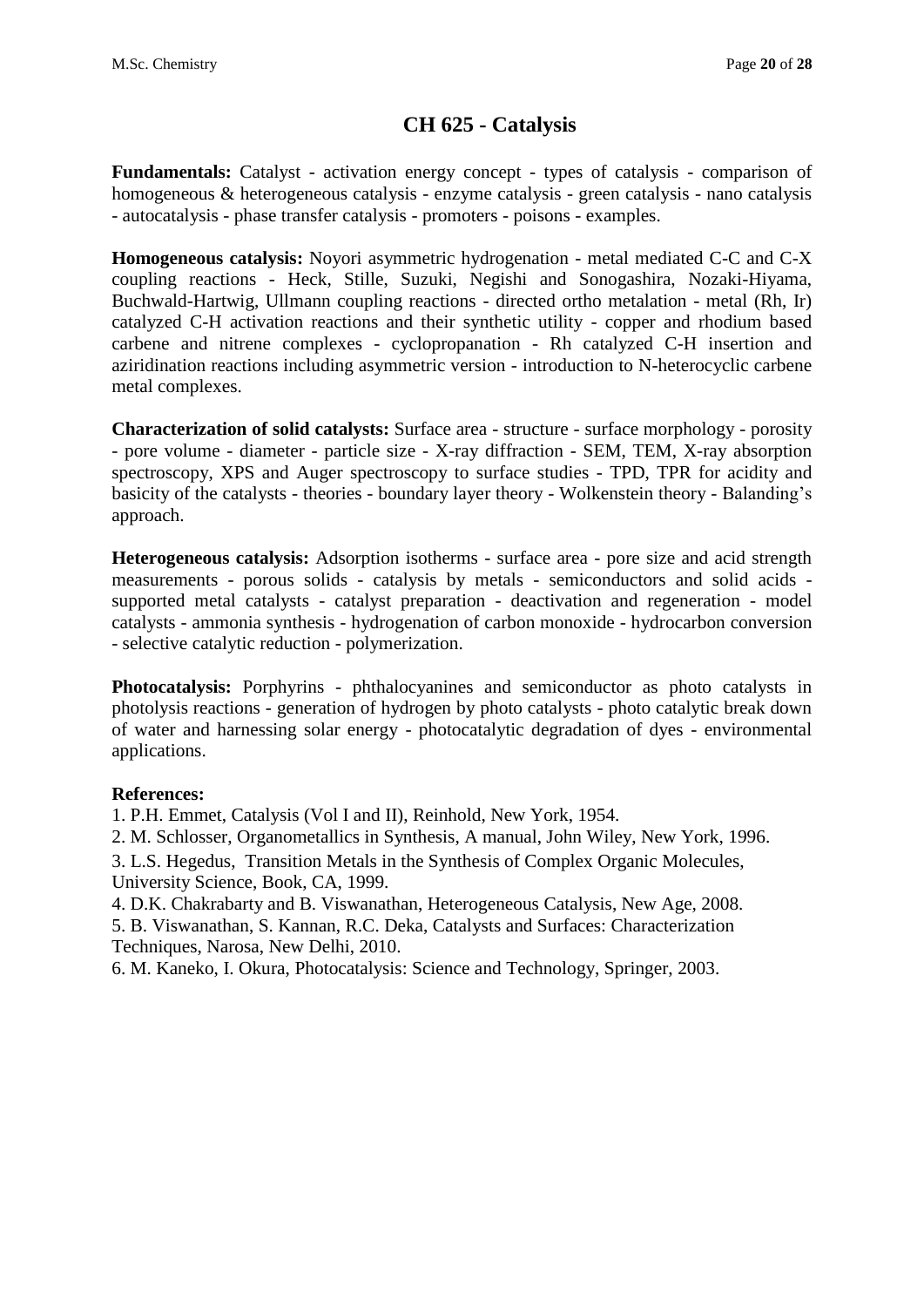### **CH 627 - Environmental Chemistry**

**Scope:** Environmental pollution - structure of atmosphere - biogeological cycles - oxygen nitrogen – carbon – phosphorous – sulphur - biodistribution of elements - air pollutions reactions in atmosphere - primary pollutants - air quality standards - analysis of CO, nitrogen oxides, sulphur oxides, hydrocarbons and particulate matter - particulate pollution - control methods - vechicular pollution - green house effect and global warming - climatic changes – ozone - photochemical smog - acid rain - sampling - monitoring – control.

**Hydrosphere:** Water pollution - hyrological cycle - chemical composition - sea water composition - water quality criteria for domestic and industrial uses - BIS and WHO standards - ground water pollution - surface water pollution - lake and river water eutrophication - marine pollution - water pollutants - biodgradeability of detergents – pestisides - endosulfan and related case studies.

**Classification of industrial waste waters:** Principles of water and waste water treatment aerobic and anaerobic treatment - industrial waste water treatment - heavy metal pollution hard water - softening - purification of water for drinking purposes - water treatment for industrial use - electrodialysis - reverse osmosis - other purification methods - chemical speciation of elements.

Water analysis: Color - odor - conductivity - TDS - pH - acidity - alkalinity - chloride residual chlorine - hardness - trace metal analysis - elemental analysis - ammonia - nitrite nitrate - fluoride - sulphide - phosphate - phenols - surfactants - BOD - COD - DO - TOC nondispersive IR spectroscopy - anode stripping - ICP - AES - Chromatography - ion selective electrodes - neutron activation analysis.

**Soil pollution:** Soil humus - soil fertility - inorganic and organic components in soil - acid base and ion exchange reactions in soils - micro and macro nutrients - wastes and pollutants in soil - introduction to geochemistry - solid waste management - treatment and recyclingsoil analysis - radioactive pollution - disposal of radioactive waste.

#### **References:**

1. H. Kaur, Environmental Chemistry,  $6<sup>th</sup>$  Edn, Pragathi Prakashan, Meerut, 2011.

2. K.H.Mancy and W,.J.Weber Jr. Wiley, Analysis of Industrial Waste Water, Interescience New York, 1971.

3. L.W. Moore and E. A. Moore, Environmental Chemistry, McGraw Hill Publication, New York, 2002.

4. S. M. Khopkar, Environmental Pollution Analysis, New Age International (P) Ltd, 1993.

5. Colid Baird. Environmental Chemistry, W. H. Freemand and Company, 1995.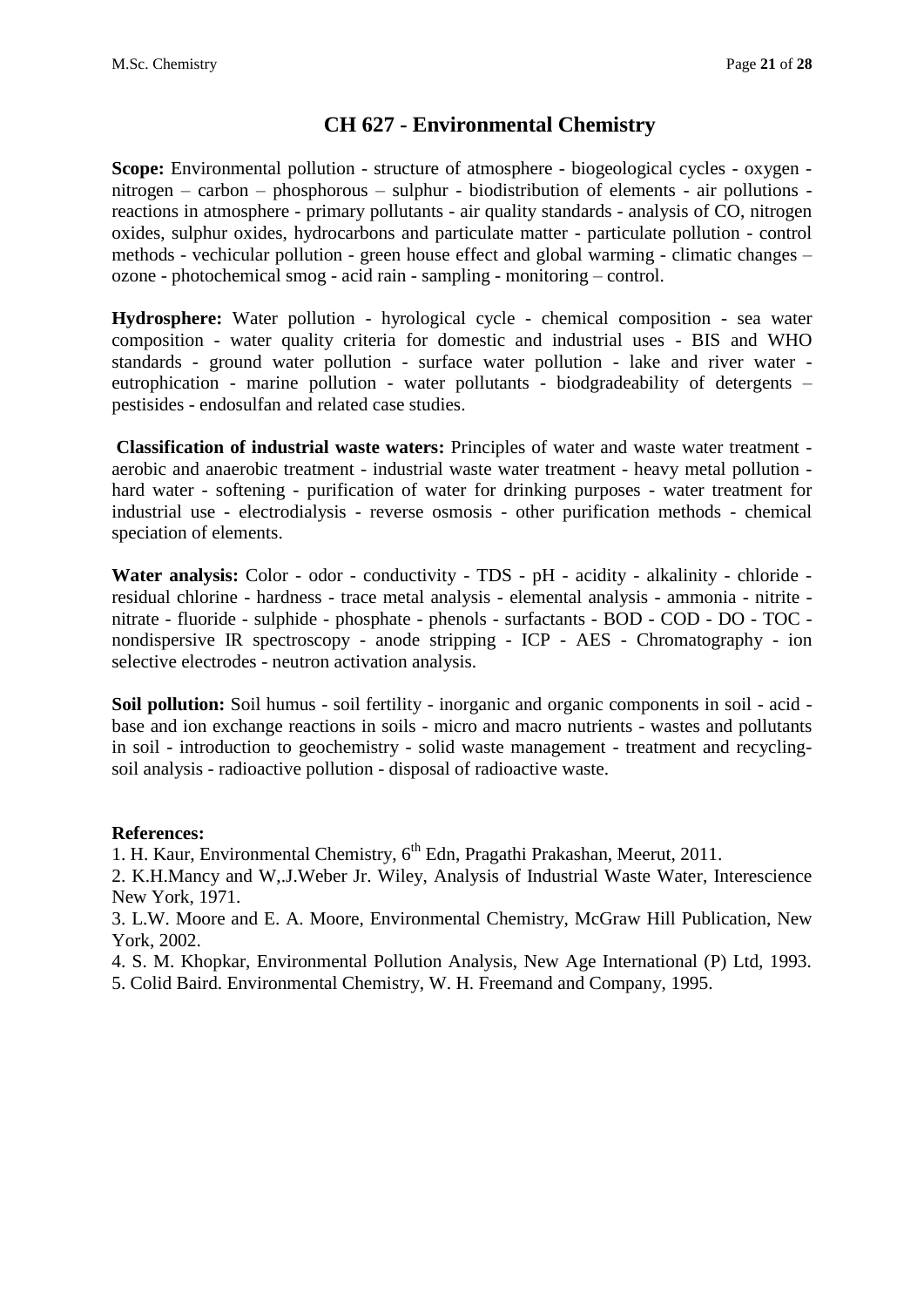## **CH 629 -Inorganic Rings, Cages and Clusters**

**Main group clusters:** Geometric and electronic structure, three - four and higher connect clusters, the closo-, nido-, arachno- borane structural paradigm, Wade-Mingos and Jemmis electron counting rules, clusters with nuclearity 4-12 and beyond 12. Structure, synthesis and reactivity.

**Transition metal clusters:** Low nuclearity metal carbonyl clusters and 14n+2 rule, high nuclearity metal carbonyl clusters with internal atoms, structure, synthesis and reactivity capping rules.

**Isolobal analogy:** Heteronuclear clusters - carboranes and heteroboranes - metal clusters structural prediction of organometallic clusters - main group transition metal clusters: Isolobal analogs of p-block and d-block clusters - interstitial systems - cubanes and zintl clusters.

**Inorganic homo-** & heterocycles: Synthesis, structure and reactivity - structural variety & properties of borazins and phosphazenes, borides, carbides, silicides, nitrides, phosphides, oxides and sulphides of transition elements, multiple bonds and cluster variety of transition metals.

**Inorganic rings and polymers:** Definition, variety and merits, P, Si, S, N, & O based polymers, poly-phosphazenes, poly-thiazenes, poly-siloxanes and poly-silanes.

### **References:**

1. D. M. P. Mingos and D. J. Wales, Introduction to Cluster Chemistry, Prentice Hall, 1990. 2. N. N. Greenwood and E. A. Earnshaw, Chemistry of Elements, Pergaman Press, 1984.

3. I. Haiduc & D. B. Sowerby (Eds.), Inorganic Homo-and Heterocycles Vols. 1 & 2, Academic Press, 1987.

4. J. E. Mark, R. West & H. R. Allcock, Inorganic Polymers, Academic Press, 1992.

5. T. P. Fehlner, J. F. Halet and J-Y. Saillard, Molecular Clusters: A Bridge to Solid-State Chemistry, Cambridge University Press, 2007.

6. P. Braunstein, L. A. Oro, P. R. Raithby, Ed. Metal Clusters in Chemistry, John Wiley and sons, 1999.

7. T. Chivers, I. Manners, Inorganic Rings and Polymers of the p-Block Elements, from Fundamentals to Applications, RSC Publishing, 2009.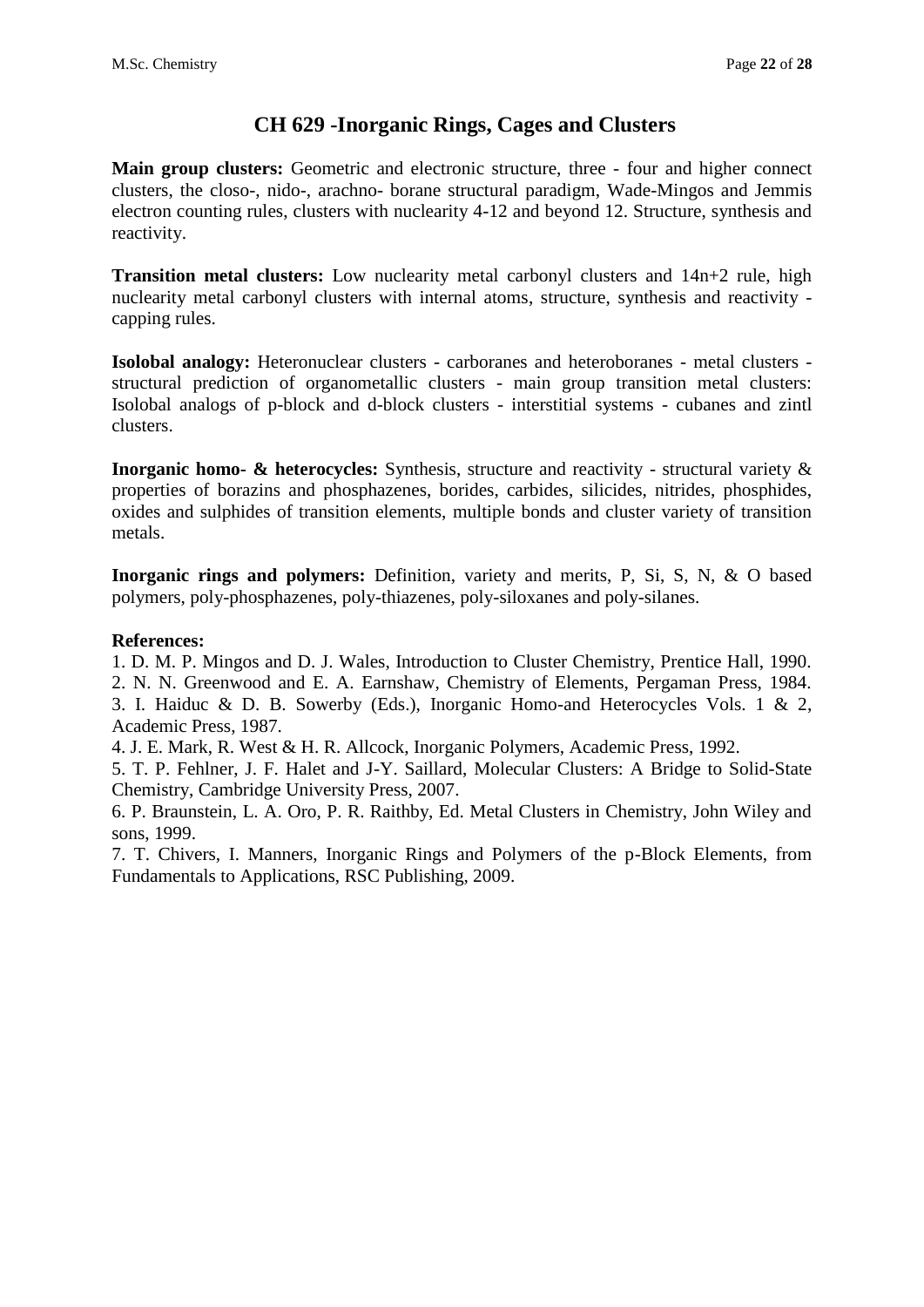# **CH 631 - Medicinal Chemistry**

**Introduction:** History of medicinal chemistry, general mechanism of drug action on lipids, carbohydrates, proteins and nuleic acids, drug metabolism and inactivation, receptor structure and sites, drug discovery development, design and delivery systems, gene therapy and drug resistance.

**Classification:** Drugs based on structure or pharmacological basis with examples, synthesis of important drugs such as  $\alpha$  - methyl dopa, chloramphenicol griseofulvin, cephelosphorins and nystatin. Molecular modeling, conformational analysis, qualitative and quantitative structure activity relationships.

**General introduction to antibiotics:** Mechanism of action of lactam antibiotics and non lactam anti biotics, antiviral agents, chemistry, stereochemistry, biosynthesis and degradation of penicillins - An account of semisynthetic penicillins - acid resistant, penicillinase resistant and broad spectrum semisynthetic penicillins.

**Elucidation of enzyme structure:** Mechanism, kinetic, spectroscopic, isotopic and stereochemical studies. Chemical models and mimics for enzymes, design, synthesis and evaluation of enzyme inhibitors.

**Interactions:** DNA-protein interaction and DNA-drug interaction. Introduction to rational approach to drug design, physical and chemical factors associated with biological activities, mechanism of drug action.

#### **References:**

1. I. Wilson, Giswald and F. Doerge, Text Book of Organic Medicinal and Pharmaceutical Chemistry, J.B. Lippincott Company, Philadelphia, 1971.

2. A. Burger, Medicinal Chemistry, Wiley Interscience, New York, Vol. I and II, 1970.

3. Bentley and Driver's Text Book of Pharmaceutical Chemistry revised by L.M. Artherden, Oxford University Press, London, 1977.

4. A. Gringauz, Introduction to Medicinal Chemistry, How Drugs Act and Why?, John Wiley and Sons, 1997.

5. G. L. Patrick, Introduction to Medicinal Chemistry, Oxford Univeristy Press, 2001.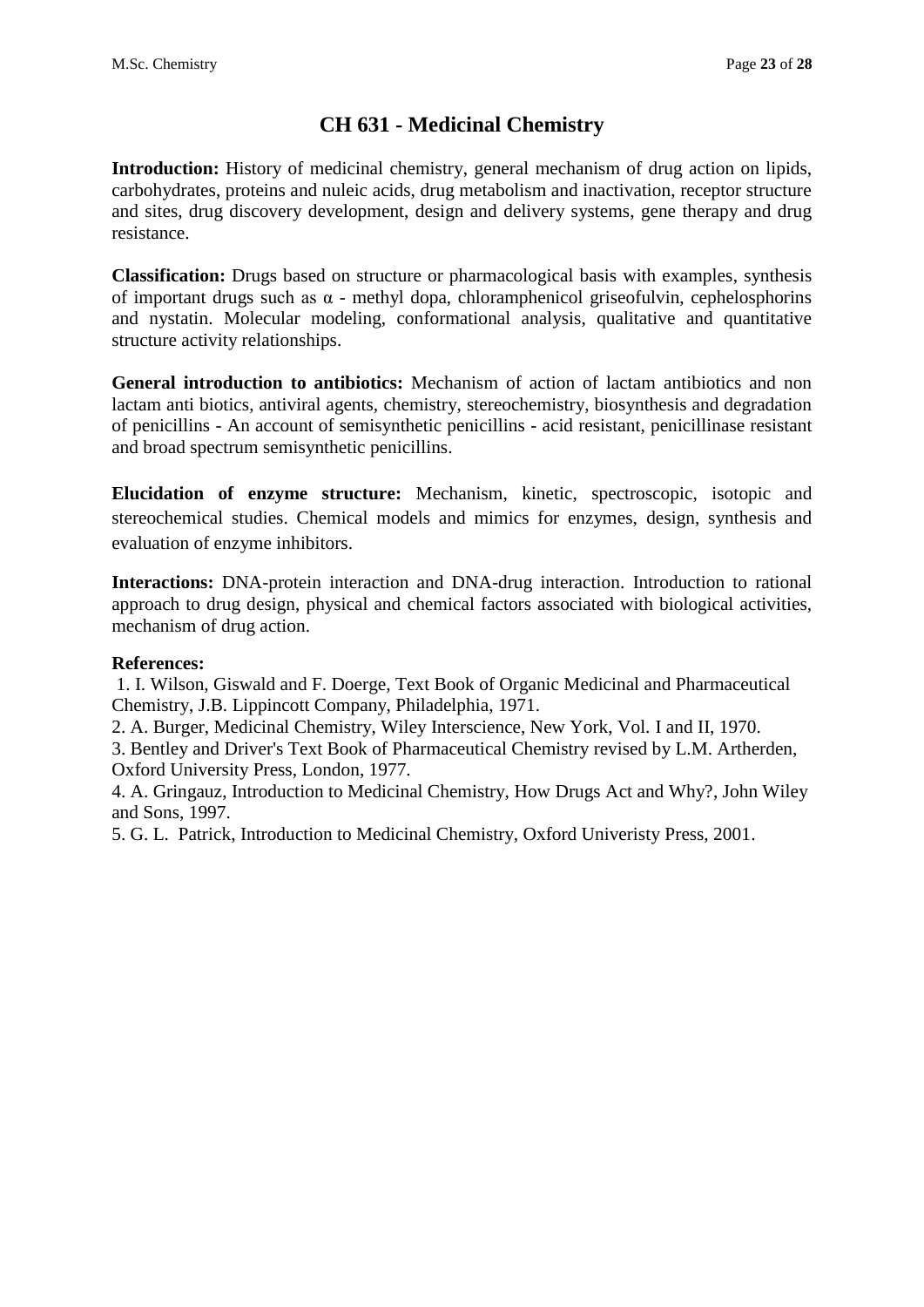# **CH 633 - Nano Science and Technology**

**Introduction to nanoscience and nanotechnology:** Underlying physical principles of nanotechnology: *Nanostructured Materials: Size is Everything. -* fundamental physicochemical principles - size dependence of the properties of nanostructured matter quantum confinement, single electron charging, the central importance of nanoscale morphology. Societal aspects of nanotechnology: Health, environment, hype and reality.

The advent of the nanomaterial. Top down and bottom up approaches to building materials. Properties of nanomaterials such as nanoparticles, carbon nanotubes. Overview of selfassembly. Inert gas condensation, arc discharge, RF plasma, plasma arc technique, ion sputtering, laser ablation, laser pyrolysis, ball milling, molecular beam epitaxy, chemical vapour deposition method and electro deposition.

**The basic tools of nanotechnology:** Scanning electron microscopy (SEM), TEM and EDAX analysis and X-ray diffraction, A brief historical overview of atomic force microscopy (AFM) and an introduction to its basic principles & applications. Optical microscope and their description, operational principle and application for analysis of nanomaterials, UV-VIS-IR spectrophotometers, Principle of operation and application for band gap measurement.

**Metal nanoparticles:** Size control of metal nanoparticles and their characterization, study of their properties, optical, electronic, magnetic. Surface plasmon band and its applications, role in catalysis, alloy nanoparticles, stabilization in sol, glass, and other media, change of band gap, blue shift, colour change in sol, glass, and composites, plasmon resonance.

**Carbon nano structures:** Introduction. Fullerenes, C60, C80 and C240 nanostructures. Properties & applications (mechanical, optical and electrical). Functionalization of carbon nanotubes, reactivity of carbon nanotubes. Nanosensors: Temperature sensors, smoke sensors, sensors for aerospace and defense. Accelerometer, pressure sensor, night vision system, nano tweezers, nano-cutting tools, integration of sensor with actuators and electronic circuitry biosensors.

- 1. T. Pradeep, Nano: The Essentials, Tata McGraw-Hill, New Delhi, 2007.
- 2. G. Cao, Nanostructures and Nanomaterials Synthesis, Properties and Applications, Imperial College Press, London, 2004, chapters 3, 4 and 5.
- 3. C. N. R.Rao, A. Muller and A. K. Cheetham, The Chemistry of Nanomaterials, Volume 1, Wiley –VCH Verlag GmbH & Co. KgaA, Weinheim, 2004, Chapter 4.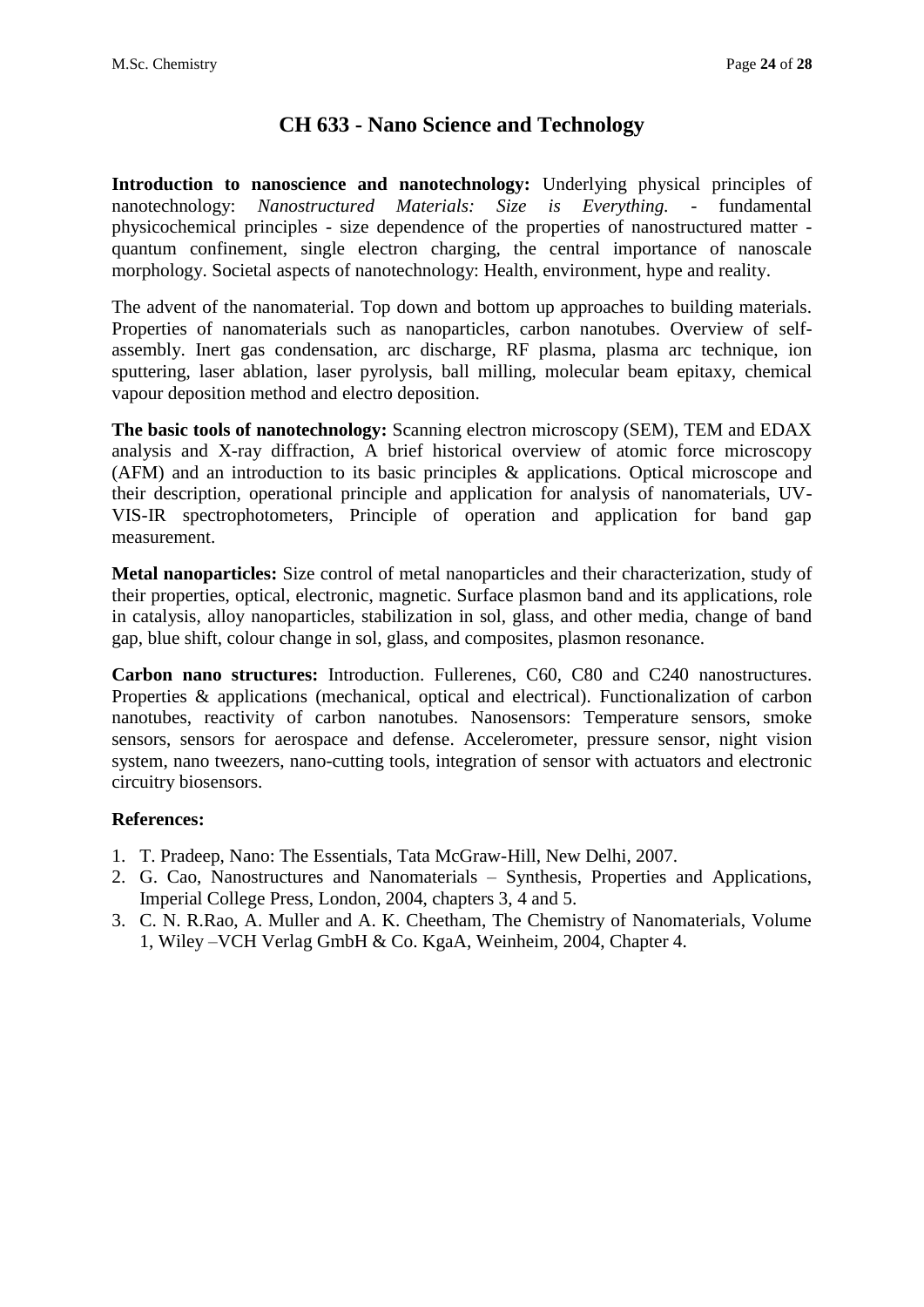# **CH 635 - Nuclear Chemistry**

**Discovery:** Types of decay - decay kinetics: decay constant, half-life period, mean life parent - daughter decay - growth relationships - secular and transient equilibrium - units of radioactivity - alpha, beta and gamma decay: Theory of decay, energies and properties artificial radioactivity - detectors: Ionization chamber, electron pulse counters, scintillation detectors, semiconductor, detectors, thermo luminescence detectors and neutron detectors.

**Types of nuclear reactions:** Bethe notation, the compound nucleus theory - reaction cross – section - transmutation reactions, elastic and inelastic scattering, spallation, fragmentation, stripping and pick-up, fission, fusion, photonuclear reactions, thermonuclear reactions.

The fission energy - reproduction factor - classification of reactors - based on moderators, coolent, phase of fuel and generation - principle of thermal nuclear reactors. The four factor formula - reactor power - critical size of a thermal reactor - excess reactivity and control breeder reactor - reprocessing of spent fuels - nuclear waste management - safety culture active and passive safety, containment building, nuclear criticality safety, ionizing radiation protection - enforcement agencies.

**Radiation chemistry**: Passage of radiation through matter - units for measuring radiation absorption - radiation dosimetry - radiolysis of water - free radicals in water radiolysis chemical dosimetry: Radiolysis of Fricke dosimeter solution - radiation - induced color centers in crystals - Effects of radiation with matter: Radiolysis of inorganic gases, organic gases, organic compounds, solids, and polymers - Annealing of radiation damage.

**Application of radioisotopes:** Probing by isotopes, reactions involved in the preparation of radioisotopes, the Szilard-Chalmer's reaction - radiochemical principles in the use of tracers applications of radioisotopes as tracers - chemical investigations, analytical applications, agricultural and industrial applications - neutron activation analysis - carbon and rock dating use of nuclear reactions - radioisotopes as source of electricity - nuclear medicines.

- 1. W. Loveland, D. Morrissey, G. Seaborg. Modern Nuclear Chemistry, Wiley-Interscience, Hoboken, NJ, 2006.
- 2. Arnikar, H. J., Essentials of Nuclear Chemistry,  $4<sup>th</sup>$  Edn., New Age International Publishers Ltd., New Delhi, 1995.
- 3. K. H. Lieser, Nuclear and Radiochemistry,  $2<sup>nd</sup>$  revised ed., Wiley-VCH, Berlin, 2001.
- 4. G. Choppin, J. O Liljenzin and J. Rydberg. Radiochemistry and Nuclear Chemistry. 3<sup>rd</sup> ed. Butterworth-Heinemann, Oxford, 2002.
- 5. G Friedlander, GW Kennedy, ES Macias and JM Miller. Nuclear and Radiochemistry. 3<sup>rd</sup> ed., John Wiley & Sons, New York, 1981.
- 6. S. Glasstone, Source Book on Atomic Energy, Krieger Pub Co, 3rd Edn, 1979.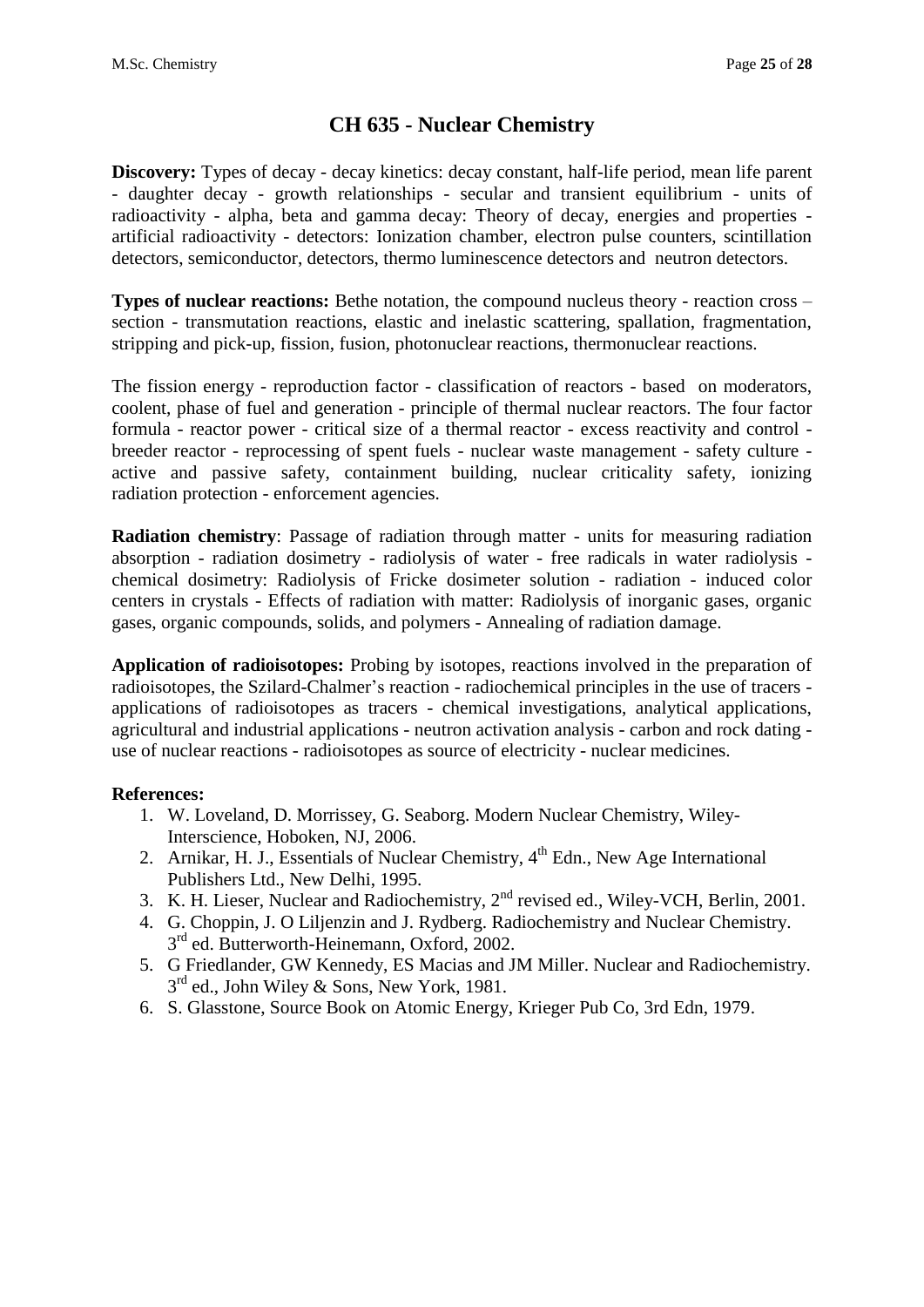### **CH 616 - Computational Methods in Chemistry**

C - Syntax: Character set - constants and variables, data types and sizes, declarations, operators - expressions - conditional expressions, precedence and order of evaluation, statements and blocks, if-else, if-else-if and switch statements, while, for and Do - while loops, break and continue statements, Go to and labels, basics of functions and types, header files, recursion, arrays – 1D and 2D, file handling concepts.

Kinetics - solving rate equations, thermodynamics - heats of reactions, heat capacity, entropy, spectroscopy - moment of inertia, wave numbers of stokes and anti-stokes Raman lines, masses of isotopes from rotational and vibrational spectroscopic data - Group theory - Huckel MO calculations of delocalisation energy, hybridisation schemes and symmetries of vibrations in non - linear molecules. Crystallography - d spacings for an orthorhombic crystal, Fourier synthesis of electron density using structure factor, axial angles of a triclinic crystal.

Solving polynomial equations - Newton - Raphson method, solutions of simultaneous equations - Gauss elimination, Jacobi iteration and matrix diagonalisation, numerical differentiation and integration - Simpson's rule, trapezoidal rule - determination of entropy, solution of differential equations - Runge-Kutta method - theory and application to thermodynamics, linear and non-linear curve fitting.

Force field methods - force field energy and parameterization, electronic structure methods - SCF techniques, semi-empirical methods, basis sets and their classification, density functional theory and methods.

Geometry convergence, energy convergence, dipole moment convergence, vibrational frequencies convergence, bond dissociation curve, angle bending curve, transition state modeling using Chemoffice and Gaussian software - demo on docking software.

#### **References:**

1. K. V. Raman, Computers in Chemistry, Tata McGraw Hill, 1993.

2. F. Jensen, Introduction to Computational Chemistry, John Wiley & Sons, 2003.

3. C. Balagurusamy, Programing in C, Tata McGraw Hill, 1997.

4. M. K. Jain, Numerical Methods for Scientific and Engineering Computation, Wiley Eastern Ltd, 1995.

5. User manuals of Gaussian09, Chemoffice Ultra and Gauss View.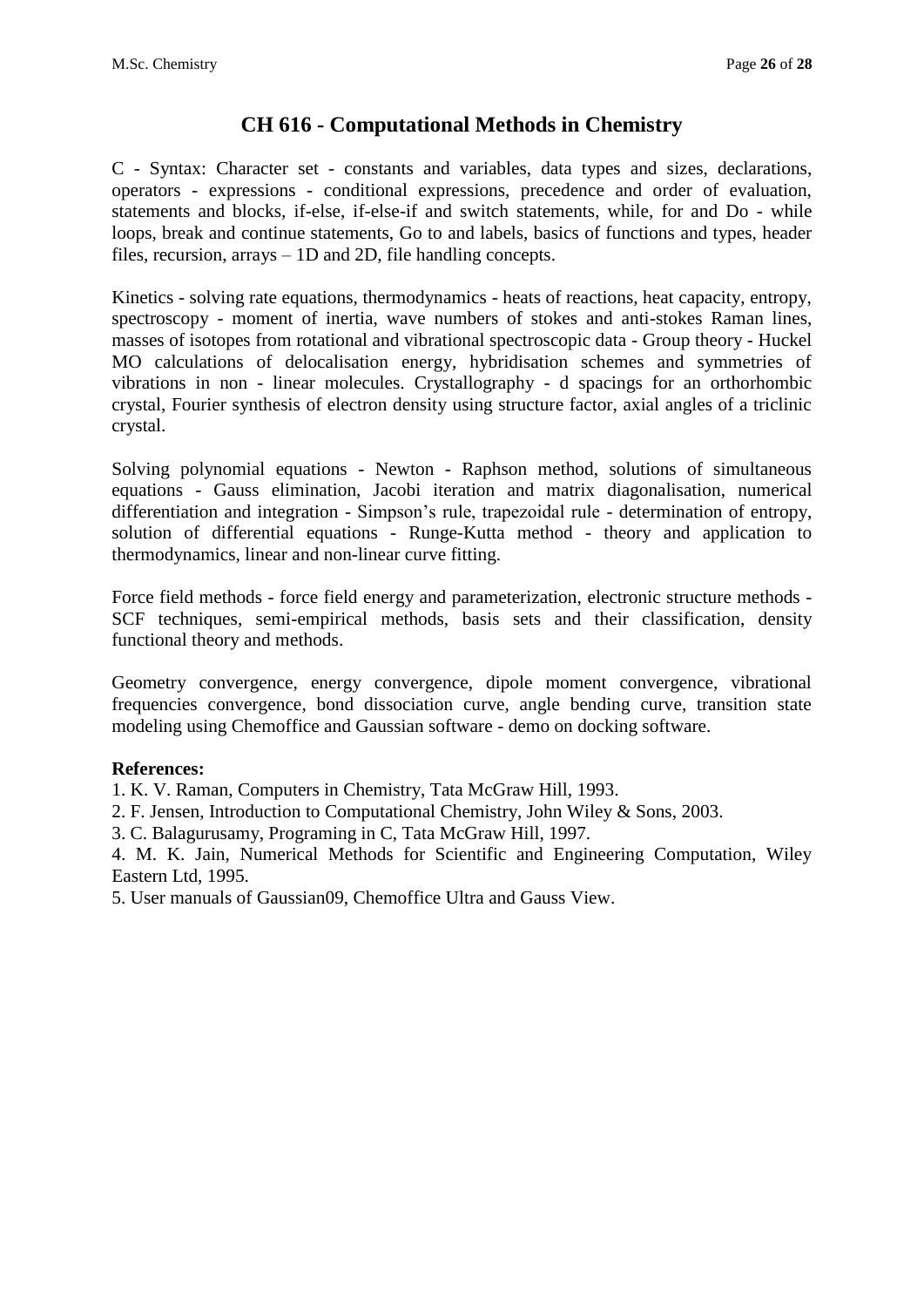# **CH 618 - Natural Products Chemistry**

**Classification of natural products**: Chemical structure, classification, structure elucidation based on degradative reactions. Isolation and structural elucidation of selected alkaloids and terpenes - quinine, morphine, and reserpine, citral, juvabione and logifolene.

**Amino acids:** Synthesis of amino acids - reactions – properties - amino acids in nature:  $\beta$ amino acids and their metabolites in nature - structure of proteins - peptides, insect pheromones.

**Steroids:** Classification - synthesis and structure elucidation of cholesterol, conversion of cholesterol to progesterone - androsterone and testosterone - cortisone - vitamin D.

**Nucleic acids:** Structure of nucleosides and nucleotides - RNA and DNA, complimentary base pairing - Watson and Crick model. DNA-drug interaction.

**Carbohydrates**: Determination of configuration - Hudsons rules - structure of sugars transformation of sugers, preparation of alditols, glycosides, deoxysugars. Synthesis of vitamin C from glucose.

#### **References:**

1. I. L. Finar, Organic Chemistry Vol. I & Vol. II- Pearson Education, 6<sup>th</sup> edn.

- 2. F. A. Carey and R. J. Sundberg, (Eds) 3rd Edition, Part B. Plenum/Rosetta, 1990.
- 3. I. Fleming, Selected Organic Synthesis, John Wiley and sons, 1982.
- 4. Atta-ur-Rahman, Studies in Natural Products Chemistry, Vol.1 and 2, Elsevier, 1988.
- 5. R. Krishnaswamy, Chemistry of Natural Products; A Unified Approach, Universities Press.
- 6. R. J. Simmonds: Chemistry of Biomolecules: An Introduction, RSC.